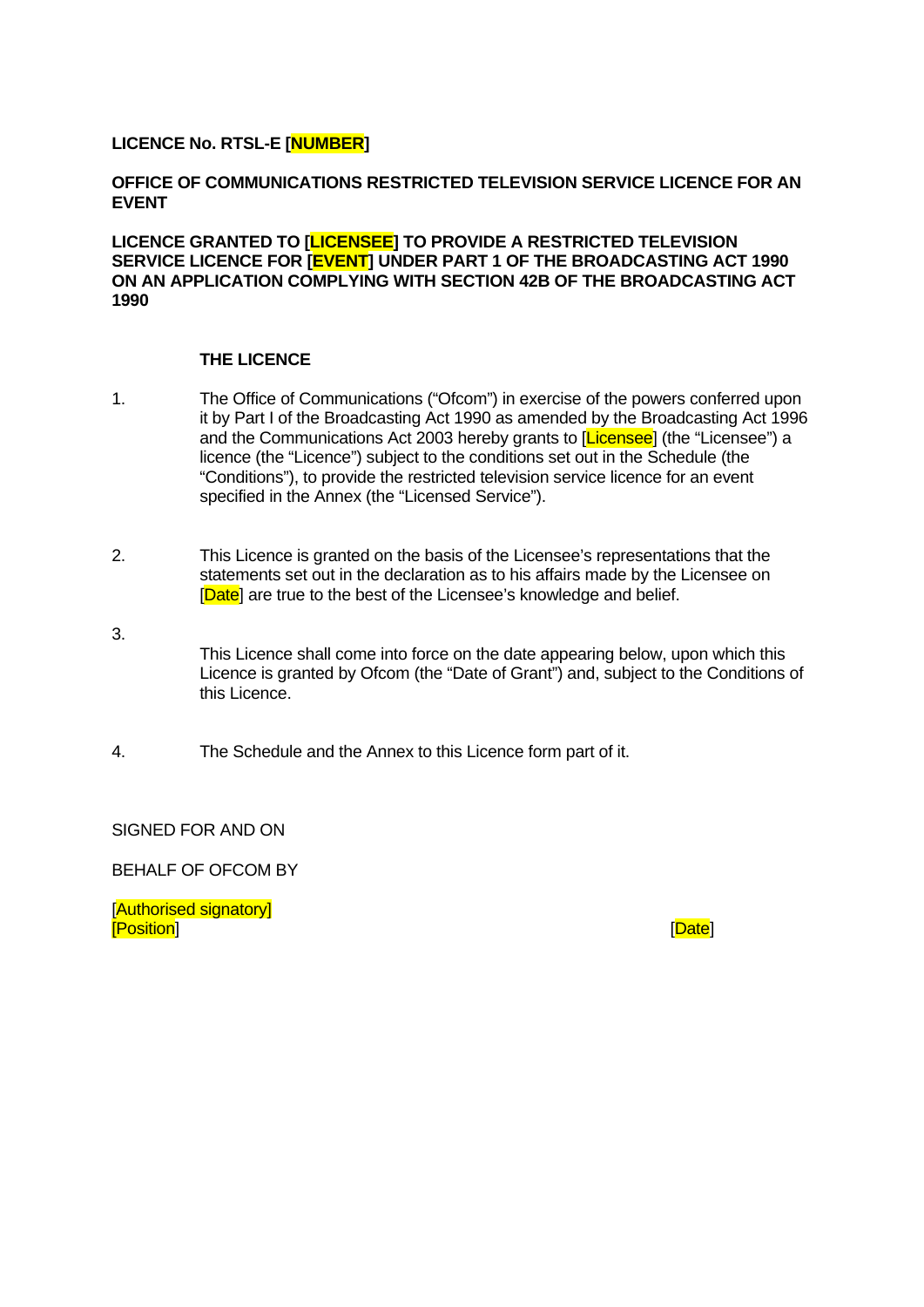| <b>INDEX</b>         |                                                                                                                                                | <b>Index</b> (Condition No)                                                                                                                                                                                                                                                                                                                                                                                                                                                                                                                                                                                                                                                                                                                                                                                                                       |  |  |  |
|----------------------|------------------------------------------------------------------------------------------------------------------------------------------------|---------------------------------------------------------------------------------------------------------------------------------------------------------------------------------------------------------------------------------------------------------------------------------------------------------------------------------------------------------------------------------------------------------------------------------------------------------------------------------------------------------------------------------------------------------------------------------------------------------------------------------------------------------------------------------------------------------------------------------------------------------------------------------------------------------------------------------------------------|--|--|--|
| <b>PART1</b>         | <b>DEFINITIONS AND INTERPRETATION</b>                                                                                                          |                                                                                                                                                                                                                                                                                                                                                                                                                                                                                                                                                                                                                                                                                                                                                                                                                                                   |  |  |  |
|                      | 1.                                                                                                                                             | Definitions and interpretation                                                                                                                                                                                                                                                                                                                                                                                                                                                                                                                                                                                                                                                                                                                                                                                                                    |  |  |  |
| <b>PART 2</b>        | <b>GENERAL CONDITIONS</b>                                                                                                                      |                                                                                                                                                                                                                                                                                                                                                                                                                                                                                                                                                                                                                                                                                                                                                                                                                                                   |  |  |  |
|                      | 2.<br>3.<br>4.<br>5.<br>5A.<br>6.<br>7.<br>8.<br>9.<br>10.<br>11.<br>12.<br>13.<br>14.<br>15.<br>16.<br>17.<br>18.<br>19.<br>20.<br>21.<br>22. | Provision of a restricted television service by the Licensee<br>Fees<br><b>VAT</b><br>General standards and requirements<br>Requirements for the handling of communications from<br>viewers<br>Listed events<br>Advertising and sponsorship standards and requirements<br>Subtitling, signing and audio-description<br>Retention and production of recordings<br>General provision of information to Ofcom<br>Provision of information following a change of control<br>Fair and effective competition<br>Compliance with ownership restrictions<br>Transferability of the Licence<br>Compliance<br>Government directions and representations<br>Standards complaints<br>Fairness and privacy complaints<br>Publicising Ofcom's functions<br>Power of Ofcom to vary licence conditions<br>Notices and service<br>Equal opportunities and training |  |  |  |
| <b>PART3</b>         |                                                                                                                                                | <b>EXCEPTIONS AND LIMITATIONS ON LICENSEE'S</b><br><b>OBLIGATIONS</b>                                                                                                                                                                                                                                                                                                                                                                                                                                                                                                                                                                                                                                                                                                                                                                             |  |  |  |
|                      | 23.                                                                                                                                            | Force majeure                                                                                                                                                                                                                                                                                                                                                                                                                                                                                                                                                                                                                                                                                                                                                                                                                                     |  |  |  |
| <b>PART4</b>         | LICENCE                                                                                                                                        | <b>CONDITIONS RELATING TO ENFORCEMENT OF THE</b>                                                                                                                                                                                                                                                                                                                                                                                                                                                                                                                                                                                                                                                                                                                                                                                                  |  |  |  |
|                      | 24.<br>25.<br>26.                                                                                                                              | Interest on late payments<br>Sanctions for breach of condition<br>Revocation                                                                                                                                                                                                                                                                                                                                                                                                                                                                                                                                                                                                                                                                                                                                                                      |  |  |  |
|                      | <b>ANNEX</b>                                                                                                                                   |                                                                                                                                                                                                                                                                                                                                                                                                                                                                                                                                                                                                                                                                                                                                                                                                                                                   |  |  |  |
| <b>ANNEX: PART 1</b> | THE LICENSED SERVICE                                                                                                                           |                                                                                                                                                                                                                                                                                                                                                                                                                                                                                                                                                                                                                                                                                                                                                                                                                                                   |  |  |  |
| <b>ANNEX: PART 2</b> | <b>DETAILS OF BROADCASTING STATIONS AND FREQUENCIES</b>                                                                                        |                                                                                                                                                                                                                                                                                                                                                                                                                                                                                                                                                                                                                                                                                                                                                                                                                                                   |  |  |  |
| <b>ANNEX: PART 3</b> |                                                                                                                                                | <b>LICENCE PERIOD</b>                                                                                                                                                                                                                                                                                                                                                                                                                                                                                                                                                                                                                                                                                                                                                                                                                             |  |  |  |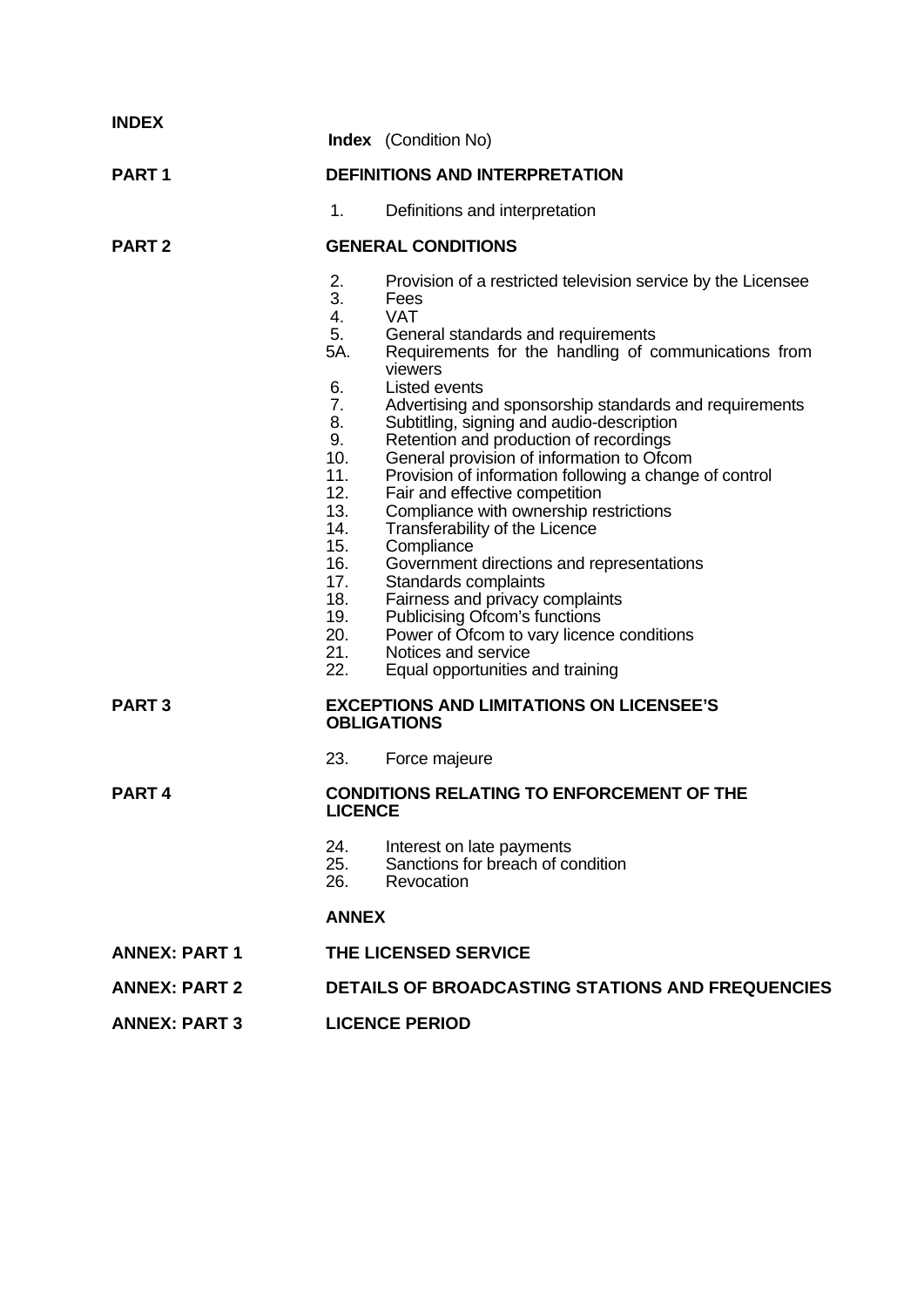**PART 1** DEFINITIONS AND INTERPRETATION

#### **1. Definitions and interpretation**

(1) In this Licence unless the context otherwise requires:

 references to any "**accounting period**" of the Licensee shall be interpreted in accordance with Section 19(9) of the 1990 Act;

the "**1990 Act**" means the Broadcasting Act 1990 (as amended);

the "**1996 Act**" means the Broadcasting Act 1996 (as amended);

references to "**all relevant codes and guidance**" means all codes and guidance referred to in this Licence, the 1990 Act, the 1996 Act or the Communications Act;

the **"Audiovisual Media Services Directive",** means Directive 2010/13/EU, which repeals and codifies Directive 89/552/EEC, as amended and renamed by Directive 2007/65/EC;

 "**Code on Sports and other Listed and Designated Events**" means the code giving guidance as to the broadcasting of sports and other listed events as drawn up and from time to time revised by Ofcom in accordance with Section 104 of the 1996 Act (and in the event that such code has not been drawn up by Ofcom or is not yet in force, "Code on Sports and other Listed and Designated Events" shall be interpreted in accordance with paragraph 51 of Schedule 18 to the Communications Act);

"**Code on Subtitling, Signing and Audio-Description**" means the code giving guidance as to:

- (a) the extent to which restricted television services but not electronic programme guides should promote the understanding and enjoyment by persons who are deaf or hard of hearing and by persons who are blind or partially sighted and by persons with a dual sensory impairment of the programmes to be included in those services; and
- (b) the means by which such understanding and enjoyment should be promoted;

 as drawn up and from time to time revised by Ofcom in accordance with Section 303 of the Communications Act;

 "**Commencement Date**" means the date referred to in Clause 3 of the Licence;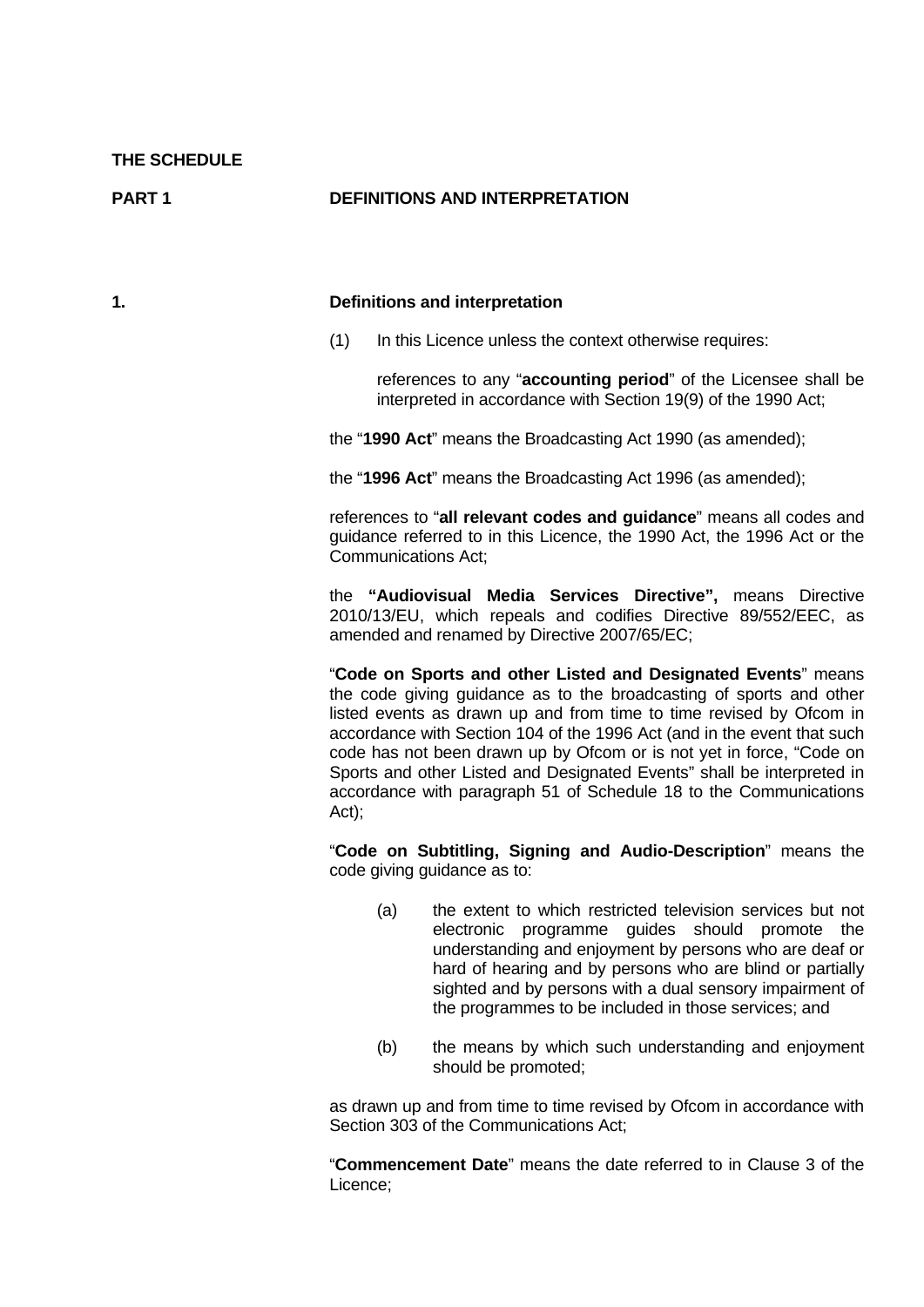the "**Communications Act**" means the Communications Act 2003';

"**Fairness Code**" means the code giving guidance as to principles to be observed and practices to be followed in connection with the avoidance of unjust or unfair treatment and unwarranted infringement of privacy in the provision of television and radio services as drawn up and from time to time revised by Ofcom in accordance with Section 107 of the 1996 Act and paragraph 53 of Schedule 18 to the Communications Act;

 "**fairness complaint**" shall be interpreted in accordance with Section 110(4) of the 1996 Act;

 "**independent productions**" means programmes of such description as the Secretary of State may pursuant to Section 309(2)(b) of the Communications Act from time to time by order specify as describing the programmes that are to be independent productions for the purposes of Section 309(1) of the Communications Act;

 "**international obligation of the United Kingdom**" has the meaning given to it in Section 405 of the Communications Act;

"**Licence Period**" means the period specified in Part 3 of the Annex;

 "**listed event**" means a sporting or other event of national interest which is for the time being included in the list drawn up and published by the Secretary of State for the purposes of Part IV of the 1996 Act and a "**Group A event**" is a listed event that is for the time being allocated to Group A of that list and a "**Group B event**" is a listed event that is for the time being allocated to Group B of that list;

 "**Ofcom**" means the Office of Communications as defined in the Office of Communications Act 2002;

 "**programme**" unless otherwise stated includes an advertisement and anything included in the Licensed Service;

"**PRS**" means premium rate services;

 "**qualifying programmes**" means programmes of such description as the Secretary of State may pursuant to Section 309(2)(a) of the Communications Act from time to time by order specify as describing the programmes that are to be qualifying programmes for the purposes of Section 309(1) of the Communications Act;

 "**qualifying revenue**" means, in relation to any accounting period of the Licensee, the aggregate of:

- (a) all payments received or to be received by him or by any connected person:
	- (i) in consideration of the inclusion in the Licensed Service in that period of advertisements or other programmes, or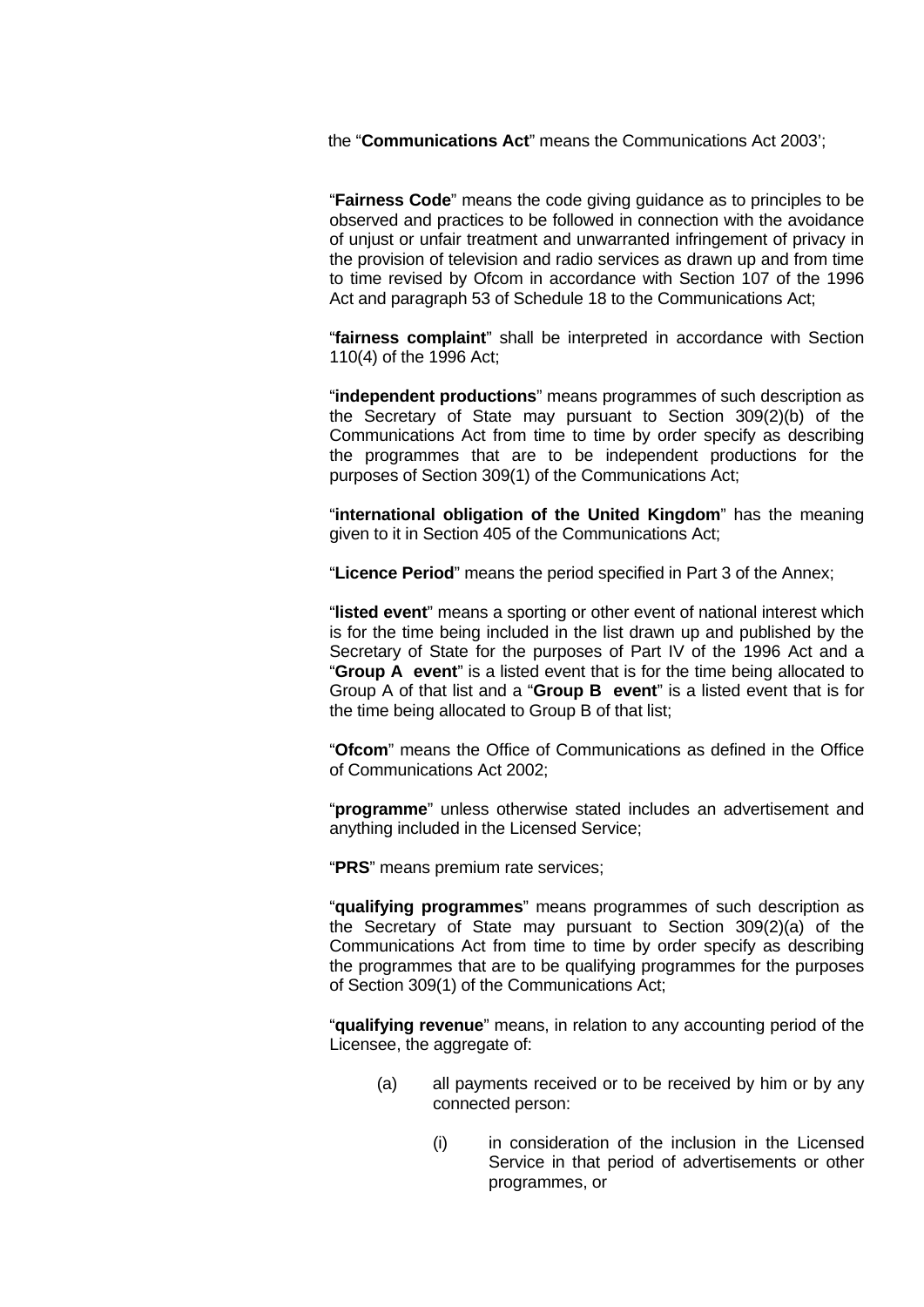- (ii) in respect of charges made by him in that period for the reception of programmes included in the Licensed Service; and
- (b) the amount of any direct or indirect financial benefit derived by the Licensee or any connected person from payments made by any person by way of sponsorship, for the purpose of defraying or contributing towards costs incurred or to be incurred in connection with any programme included in the Licensed Service,

 ascertained in accordance with Section 19(2) to (6) of the 1990 Act and the Ofcom statement of principles (in force pursuant to paragraph 37 of Schedule 18 to the Communications Act) as from time to time revised by Ofcom in consultation with the Secretary of State and the Treasury pursuant to Part I of Schedule 7 thereto;

 "**relevant international obligations**" means international obligations of the United Kingdom that are notified to Ofcom by the Secretary of State for the purposes of securing compliance under Condition 15;

 "**restricted television service**" has the meaning given to "restricted service" in Section 42A of the Broadcasting Act 1990;

 "**Standards Code**" means the code or codes governing standards for the content of programmes, including standards and practice in advertising and in the sponsoring of programmes included in television and radio services as drawn up and from time to time revised by Ofcom in accordance with Section 319 of the Communications Act (and in the event that such code or codes has not or have not been drawn up by Ofcom or is not or are not yet in force, "Standards Code" shall be interpreted in accordance with paragraphs 41 and 43 of Schedule 18 to the Communications Act);

 "**Standards Complaint**" means a complaint about the observance of standards set under Section 319 of the Communications Act;

- (2) The Interpretation Act 1978 shall apply for the purpose of interpreting this Licence as if it was an Act of Parliament.
- (3) Any word or expression used in this Licence shall unless otherwise defined herein and/or the context otherwise requires has the same meaning as it has in the 1990 Act, the 1996 Act or the Communications Act, as the case may be.
- (4) For the purposes of interpreting this Licence headings and titles shall be disregarded.
- (5) The statutory references in the margins are for purposes purely of convenience and shall not affect the interpretation or construction of the Licence or limit the statutory basis for the inclusion of the relevant Condition in the Licence.
- (6) Where an order is made under the Deregulation and Contracting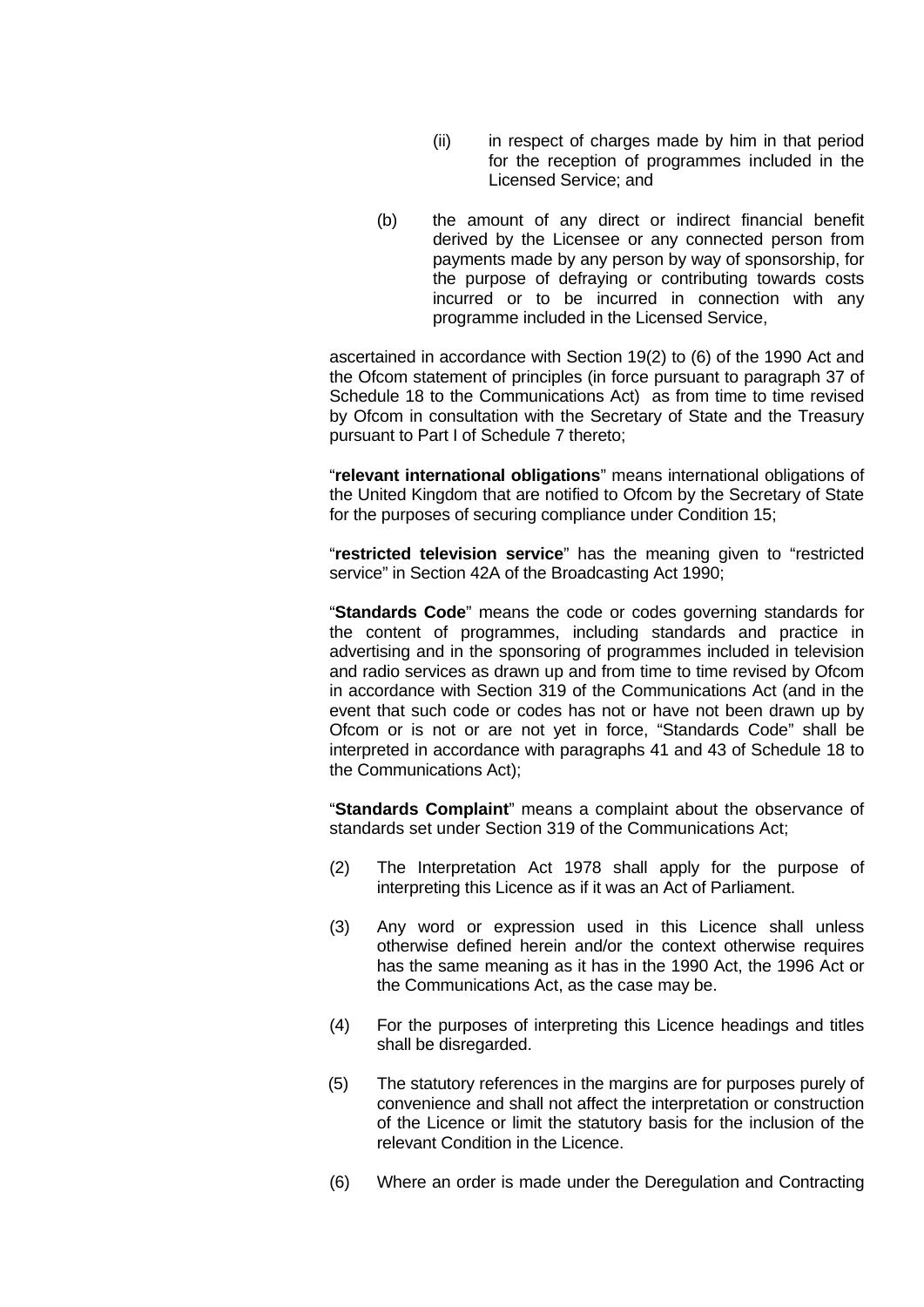Out Act 1994 which authorises a person to exercise any functions of Ofcom, the relevant references in the Licence to Ofcom shall include a reference to that person.

(7) This Licence shall be governed by English law.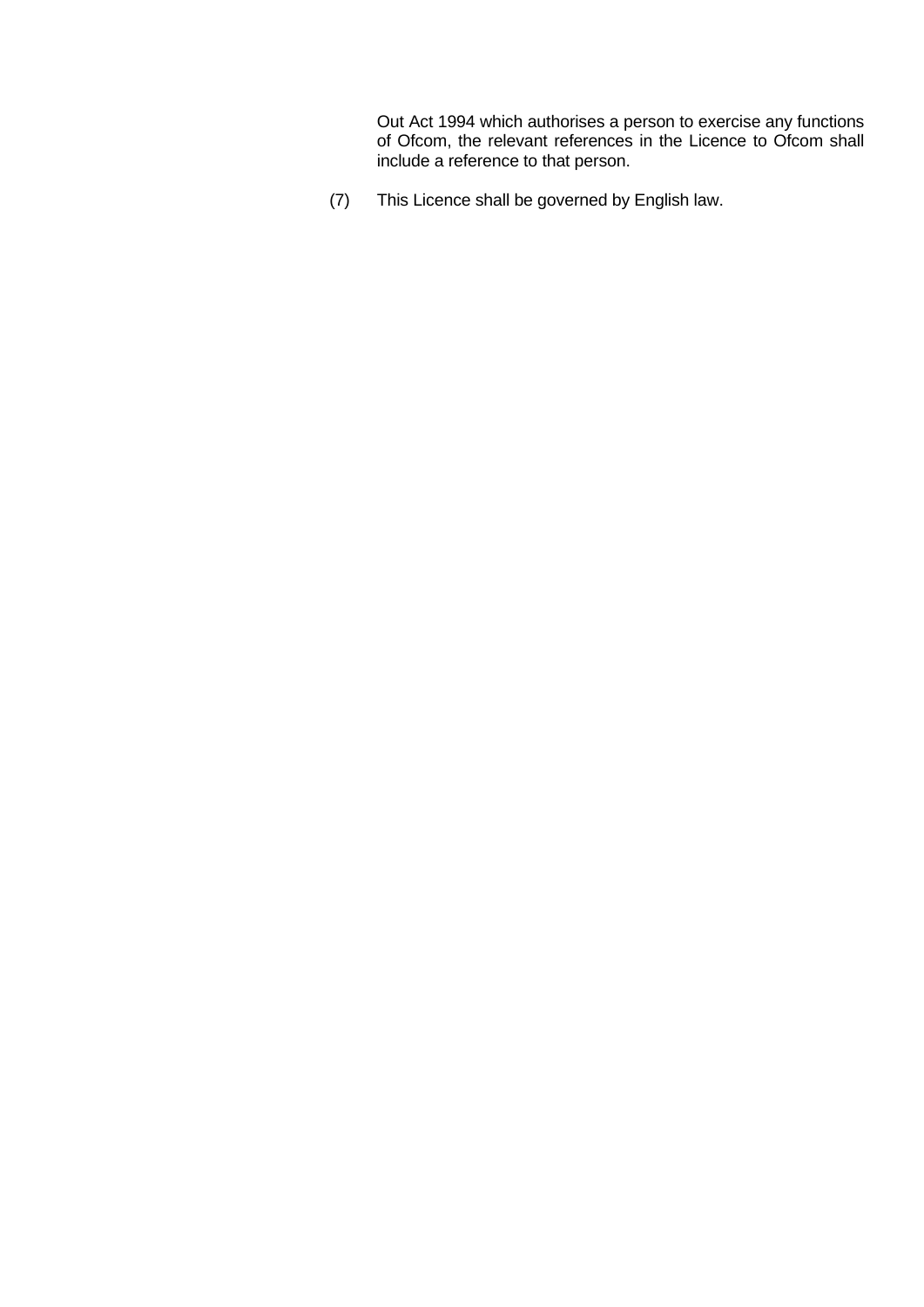**PART 2 GENERAL CONDITIONS** 

Section 42B of the 1990 Act

Section 4(1)(d) of the 1990 Act

**2. Provision of restricted television service by the Licensee**

 (1) The Licensee is hereby authorised to provide the Licensed Service specified in the Annex from the Commencement Date throughout the Licence Period.

(2) Nothing in this Licence shall constitute or imply any warranty, representation or obligation on the part of Ofcom as to the size or location of the areas actually capable of receiving the Licensed Service or that programme services provided by the holder of any other licence shall not be capable of reception in the whole or any part of the areas actually capable of receiving the Licensed Service.

- (3) In providing the Licensed Service, the Licensee shall supply the following information to the users of the Licensed Service:
- (a) the name of the Licensee;
- (b) the address of the Licensee;
- (c) the Licensee's electronic address;
- (d) the address and electronic address of Ofcom as well as the name, address and electronic address of any appropriate coregulator of Ofcom for any purpose in relation to the Licensee or the Licensed Service, as appropriate.

#### **3. Fees**

- (1) The Licensee shall pay to Ofcom such fees as Ofcom may determine in accordance with the tariff fixed by it and for the time being in force under Section 4(3) of the 1990 Act, details of which, and of any revision thereof, Ofcom shall from time to time publish in such manner as it considers appropriate.
	- (2) Payment of the fees referred to in Condition 3(1) shall be made in such manner and at such times as Ofcom shall specify.
	- (3) The Licensee shall within 28 days of a request therefore provide Ofcom with such information as it may require for the purposes of determining or revising the tariff referred to in Condition 3(1) above.

### **4. V.A.T.**

Section 4(1)(b) and (d) of the 1990 Act

- (1) The Licensee shall pay any V.A.T. on any supply for V.A.T. purposes by Ofcom under this Licence on presentation of a valid VAT invoice.
	- (2) Without limitation to Condition 4(1) above, all sums payable by the Licensee are exclusive of V.A.T. which shall be paid by the Licensee in addition to such sums.

- Section 4 (1)(b), (3) and (4) of the 1990 Act
- Section 4(1)(c)

of the 1990 Act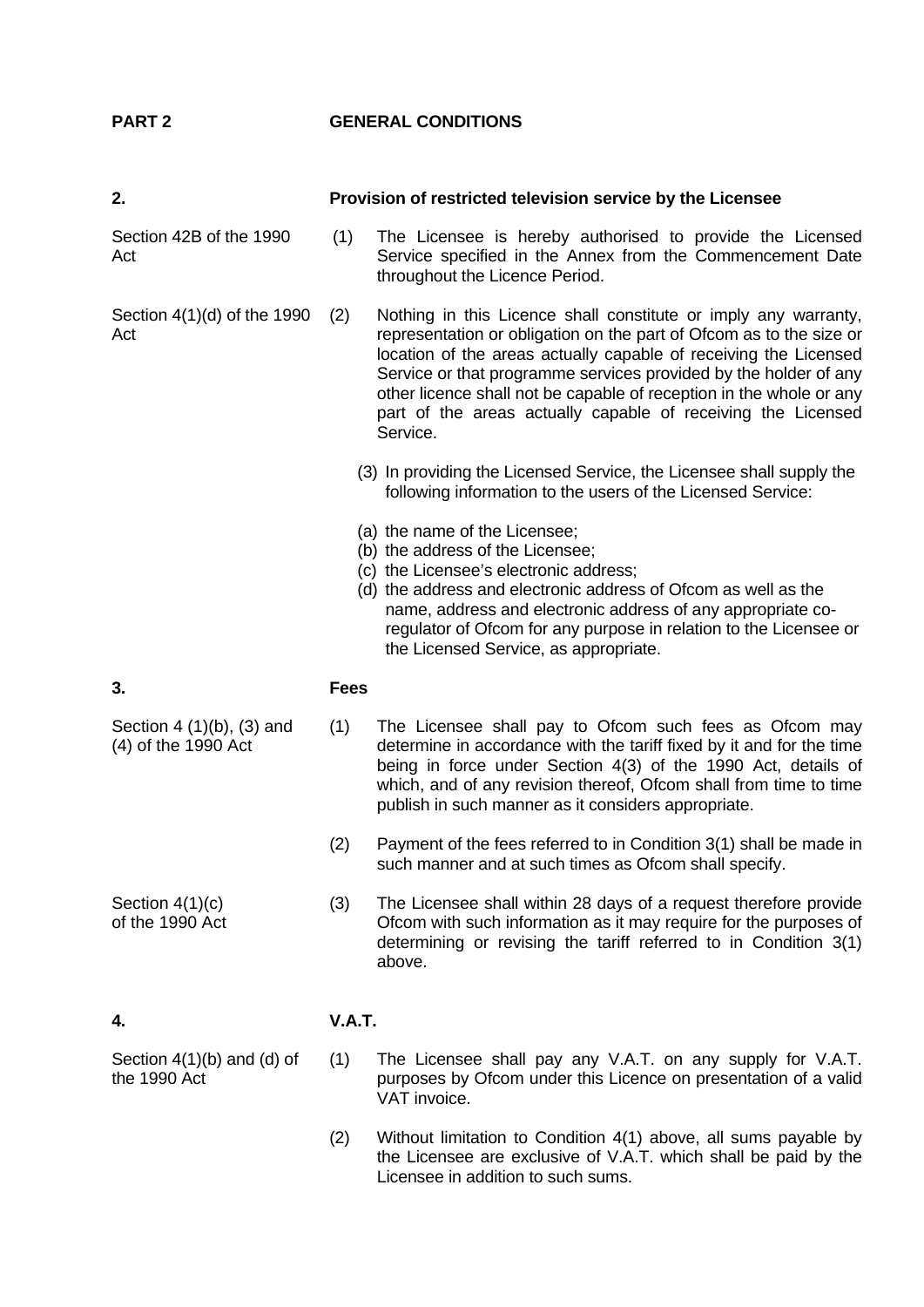(3) In this Condition 4 "**V.A.T**." means value added tax chargeable under or pursuant to the Value Added Tax Act 1994, including any amendment to or replacement of that Act, and/or any similar tax.

#### **5. General standards and requirements**

The Licensee shall ensure that the provisions of the Standards Code are observed in the provision of the Licensed Service.

- **5(A).** (1) The Licensee shall be responsible for all arrangements for the management of communication, including telephony, between members of the public and the Licensee or the Licensee's contractors or agents (together here described as "the Licensee") where such communication is publicised in programmes. 'Communication' includes, but is not limited to, methods of communication in which consideration is passed between a member of the public and the Licensee directly or indirectly and methods of communication intended to allow members of the public to register with the Licensee indications of preference or intended to allow entry to any competition, game or scheme operated by the Licensee.
	- (2)(a) Arrangements for the management of methods of communication publicised in programmes and intended to allow communication between members of the public and the Licensee must ensure, in particular, that:
		- (i) reasonable skill and care is exercised by the Licensee in the selection of the means of communication and in the handling of communications received;
		- (ii) voting, competitions, games or similar schemes are conducted in such ways as to provide fair and consistent treatment of all eligible votes and entries; and
		- (iii) publicity in programmes for voting, competitions, games or similar schemes is not materially misleading.
	- $(b)$  In addition to the requirements in sub-paragraph  $2(a)$ , the Licensee shall ensure that the provisions of the code approved by Ofcom for regulating the provision of premium rate services, or in the absence of such a code, the terms of any order made by Ofcom for such purposes, are observed in the provision of the Licensed Service.
	- (3)(a) The Licensee shall implement and maintain appropriate compliance procedures to ensure arrangements for the management of methods of communication publicised in programmes and intended to allow communication between

Sections 319, 320 and 325(1) of the Communications Act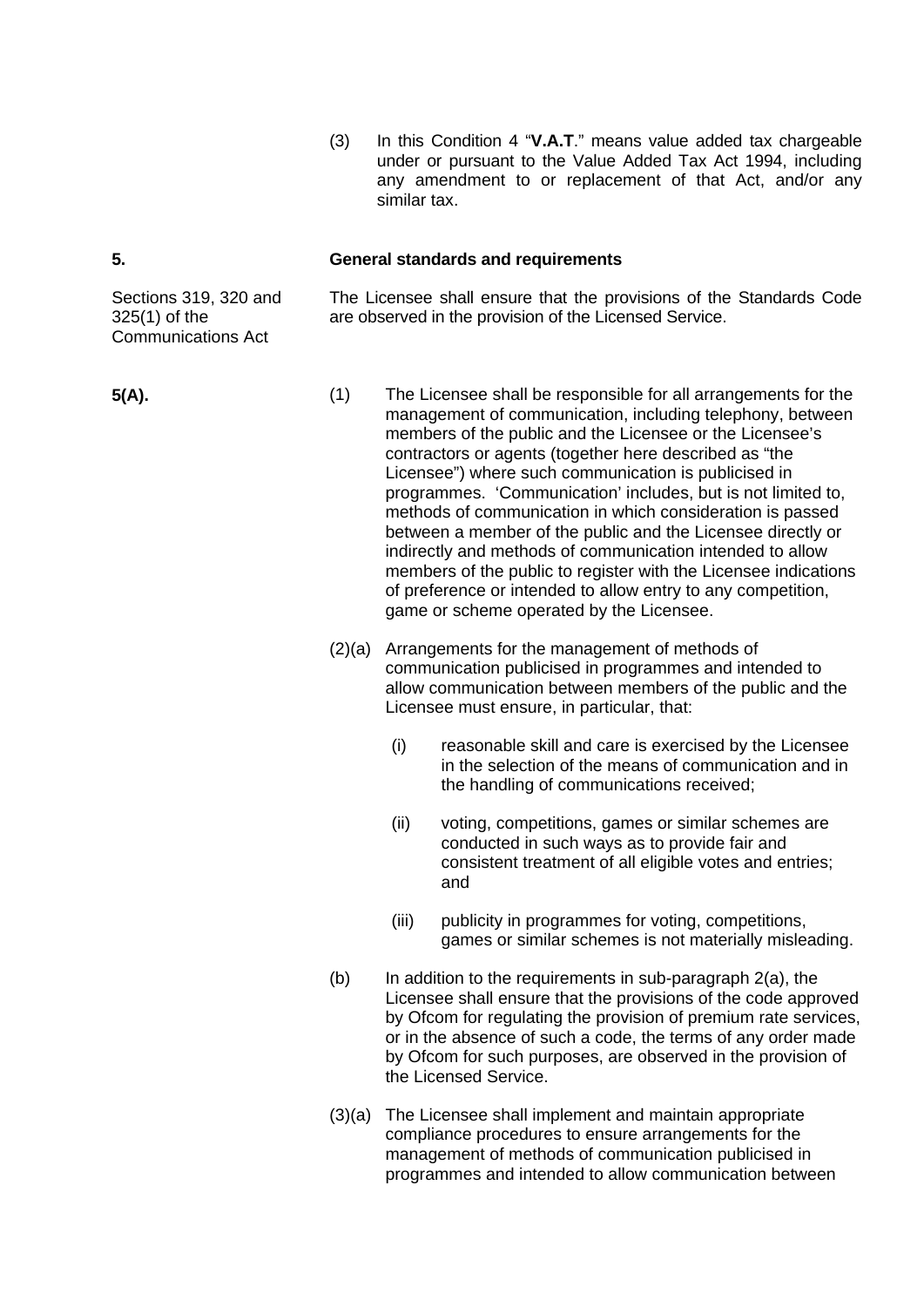members of the public and the Licensee fulfil all the requirements set out in paragraph 2 above.

- (b) Where the Licensee uses a Controlled Premium Rate Service as defined under the PRS Condition in force at the time made under section 120 of the Communications Act 2003 as the method of communication for voting or competitions publicised within programme time, the Licensee shall ensure that its compliance procedures include a system of verification by an appropriate independent third party ('the third party'), in accordance with the following requirements:
	- (i) Verification shall include confirmation by the third party that an end-to-end analysis of the technical and administrative systems to be used for the receipt and processing of votes and competition entries from members of the public has been conducted and that such systems fulfil all the requirements set out in paragraph 2 above. All such systems and the analysis of such systems must be fully documented.
	- (ii) Verification shall include appropriately regular reviews by the third party of individual programmes. Such reviews must track all votes or competition entries through all stages from receipt, and the results of each review must be fully documented.
	- (iii) The Licensee shall ensure that a Director of the Board (or, where there is no Board, an appropriate equivalent) ('the designated Director) has specific responsibility for verification.
	- (iv) The Licensee shall ensure that the third party provides reports regarding analyses of processes (as specified under sub-paragraph 3(b)(i)) and reviews of individual programmes (as specified under sub-paragraph 3(b)(ii)) to the designated Director. If significant irregularities or other problems are discovered, the Licensee shall ensure that these are reported forthwith to Ofcom.
	- (v) The Licensee shall provide forthwith and in an appropriate form any information requested by Ofcom regarding verification.
	- (vi) The Licensee shall retain for at least two years all relevant data regarding votes and competition entries from callers by means of Controlled Premium Rate Services and all documentation regarding the verification of its systems (as specified under subparagraph 3(b)(i)) and the reviews of individual programmes (as specified under sub-paragraph  $3(b)(ii)$ ).
	- (vii) The Licensee shall publish annually a statement signed by the designated Director confirming that he is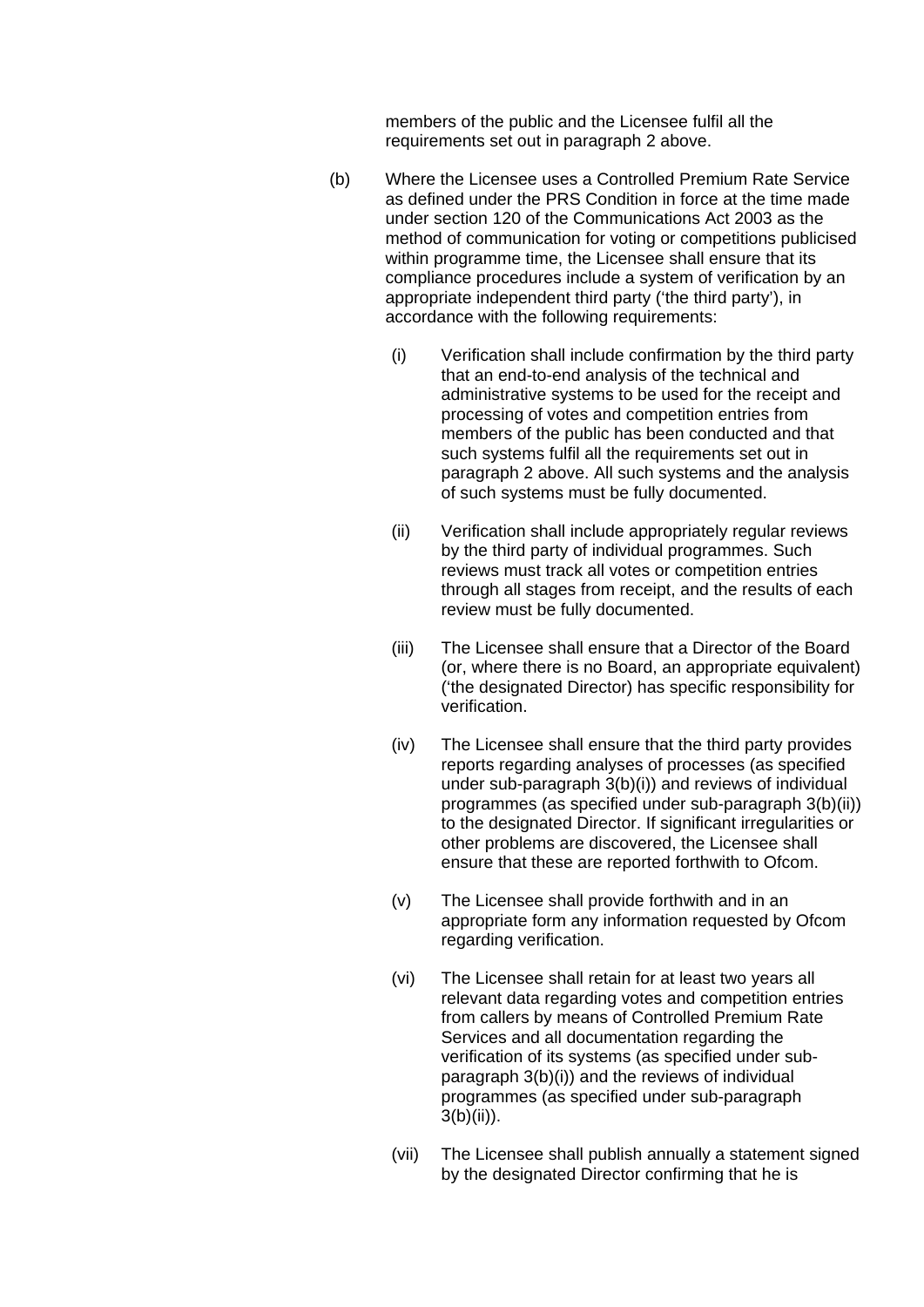satisfied that the Licensee has in place suitable procedures to fulfil the requirements of paragraph 3(b) and confirming the name of the third party engaged by the Licensee to fulfil the requirements of paragraph 3(b).

#### **6. Listed events**

Section 101(1) of the 1996 Act (see also Section 300(2) of the Communications Act)

- (1) The Licensee shall comply in all respects with the listed events provisions of the 1996 Act and, for the avoidance of doubt, provisions contained in this Condition 6 that derive from amendments made to the 1996 Act by the Communications Act shall apply only from such time as the relevant Sections of that Act are commenced.
- (2) The Licensee shall not include within the Licensed Service (the "**first service**") live coverage of the whole or any part of a listed event unless:
	- (a) (i) another person who is providing a service falling within Section 98(1)(a) of the 1996 Act (the "**second service**") has acquired the right to include in the second service live coverage of the whole of the event or of that part of the event; and
		- (ii) the area for which the second service is provided consists of or includes the whole, or substantially the whole, of the area for which the first service is provided; or
	- (b) Ofcom has consented in advance to inclusion of that coverage in the first service; or
	- (c) the event is a Group B event for which rights to provide coverage have been acquired by one or more other persons in addition to the Licensee; and
		- (i) that additional coverage constitutes adequate alternative additional coverage of the event; and
		- (ii) the person or persons who have acquired rights to provide the additional coverage satisfy the requirements in relation to that coverage of any regulations made by Ofcom in accordance with Section 104ZA of the 1996 Act.
- (3) Condition 6(2) shall not apply where:
	- (a) the Licensee is exercising rights acquired before 1st October 1996; and
	- (b) the Licensee is exercising rights acquired in relation to an event listed after 1st October 1996 where such rights were acquired before the date referred to in Section 97(5)(a) of the 1996 Act.

Section 104ZA and 101 (1)(C) of the 1996 Act (see Section 302(1) of the Communications Act)

Section 97(5)(a) of the 1996 Act (see also Section 299(3) of the Communications Act)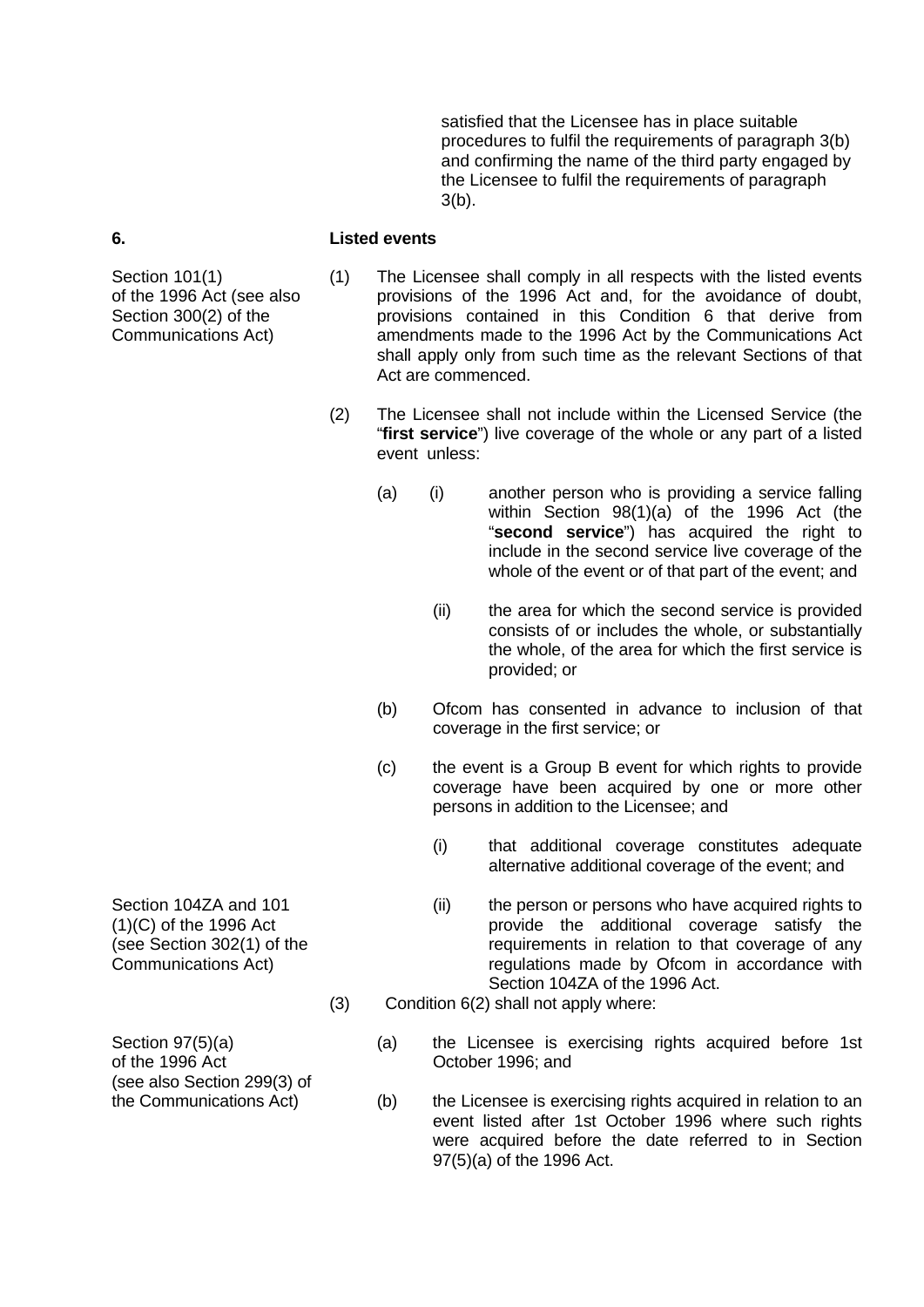Section 97(5A) & (5B) of the 1996 Act (see Section 299(4) of the Communications Act

Section 101(1)(b) of the 1996 Act (see also Section 300(2) of the Communications Act

Section 101B(1) of the 1996 Act

Section 101A of the 1996 Act

Section 104ZA of the 1996 Act (see Section 302(1) of the Communications Act)

Section 104(1) of the 1996 Act (see also Section 301(1)

- (4) The allocation or transfer of an event to Group A:
	- (a) shall not affect the validity of rights acquired in relation to that event where such rights were acquired before the date referred to in Section 97(5A) of the 1996 Act; and
	- (b) where the Secretary of State makes a direction in accordance with Section 97(5B), will not affect the application of Condition 6(2)(c) which will continue to apply in relation to a Group B event that is transferred to Group A as if the event remained a Group B event.
- (5) Except where otherwise stated, this Condition 6 applies to the Licensed Service if and to the extent that the Licensed Service is made available (within the meaning of Part 3 of the Communications Act) for reception by members of the public in the United Kingdom or in any area of the United Kingdom.
- (6) The Licensee shall not, without the previous consent of Ofcom, exercise any rights to televise, for reception in another EEA State, the whole or part of an event:
	- (a) that has been designated by that other EEA State, and notified by it to the European Commission, in accordance with Article 14 of the Audiovisual Media Services Directive as being of major importance to its society; and
	- (b) where a substantial proportion of the public in that State is deprived of the possibility of following that event by live or deferred coverage on free television as determined by that State in accordance with Article 14 of the Audiovisual Media Services Directive

This condition is without prejudice to the Licensee's right of access to events of high interest to the public for the purpose of short news reports pursuant to Article 15 of the Audiovisual Media Services Directive.

- (7) For the purposes of this Condition 6:
	- (a) the circumstances in which the televising of listed events generally, or of a particular listed event, is, or is not, to be treated as live for the purposes of Part IV of the 1996 Act shall be determined in accordance with the regulations referred to in Condition 6(2)(c)(ii) above;
	- (b) what is (whether generally or in relation to particular circumstances) to be taken to represent the provision of adequate alternative coverage shall be determined in accordance with the regulations referred to in Condition 6  $(2)(c)(ii)$  above;
	- (c) guidance as to the matters which Ofcom will take into account in determining: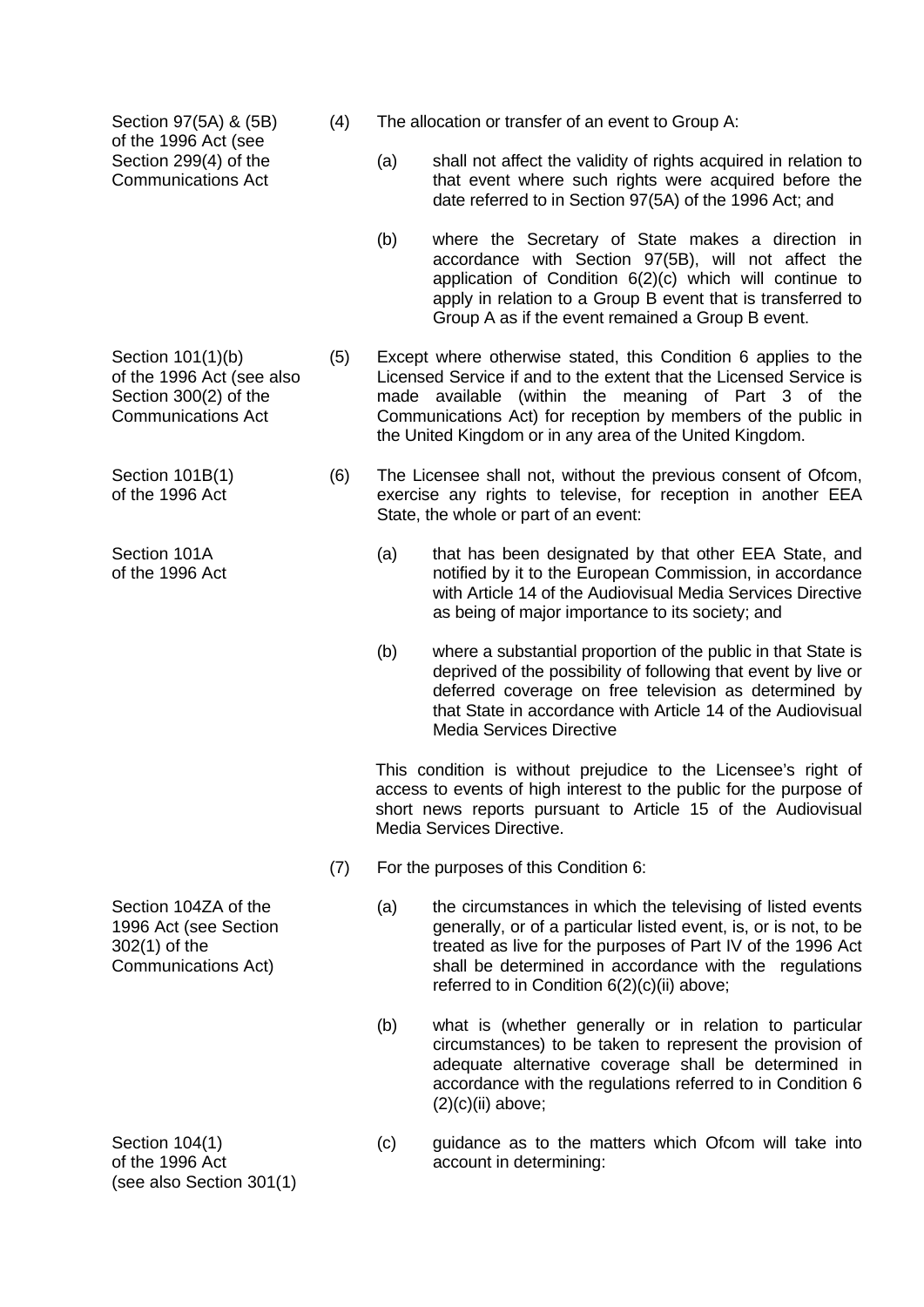of the Communications Act)

- (i) whether to give or revoke their consent for the purposes of Condition 6(1) and 6(5); and
- (ii) whether to take action pursuant to Condition 25(4)(a) or 25(4)(b) in circumstances where the Licensee fails to comply with Conditions 6(2) or 6(6),

 shall be provided in the Code on Sports and Other Listed and Designated Events.

 (8) The Licensee shall supply to Ofcom such information as Ofcom may reasonably require to determine the Licensee's compliance with this Condition 6 and for the purposes of determination made by it pursuant to Section 102 or Section 103 of the 1996 Act;

#### **7. Advertising and sponsorship standards and requirements**

- (1) The Licensee shall comply with all directions, whether general or specific and/or qualified or unqualified, given to him by Ofcom with respect to:
	- (a) the maximum amount of time to be given over to advertisements in any hour or other period;
	- (b) the minimum interval which must elapse between any two periods given over to advertisements;
	- (c) the number of such periods to be allowed in any programme or in any hour or day; and
	- (d) the exclusion of advertisements from a specified part of the Licensed Service,

 which directions may make different provision for different parts of the day, different parts of the week, different types of programmes or for other differing circumstances.

- (2) The Licensee shall comply with all directions given to him by Ofcom with regard to advertisements or methods of advertising or sponsorship, including directions with respect to:
	- (a) the exclusion from the Licensed Service of a particular advertisement, or its exclusion in particular circumstances;
	- (b) the descriptions of advertisements and methods of advertising to be excluded from the Licensed Service (whether generally or in particular circumstances); and
	- (c) the forms and methods of sponsorship to be excluded from the Licensed Service (whether generally or in particular circumstances).

Section 325(4) and (5) and 321(4)of the Communications Act

Section 322 of the Communications Act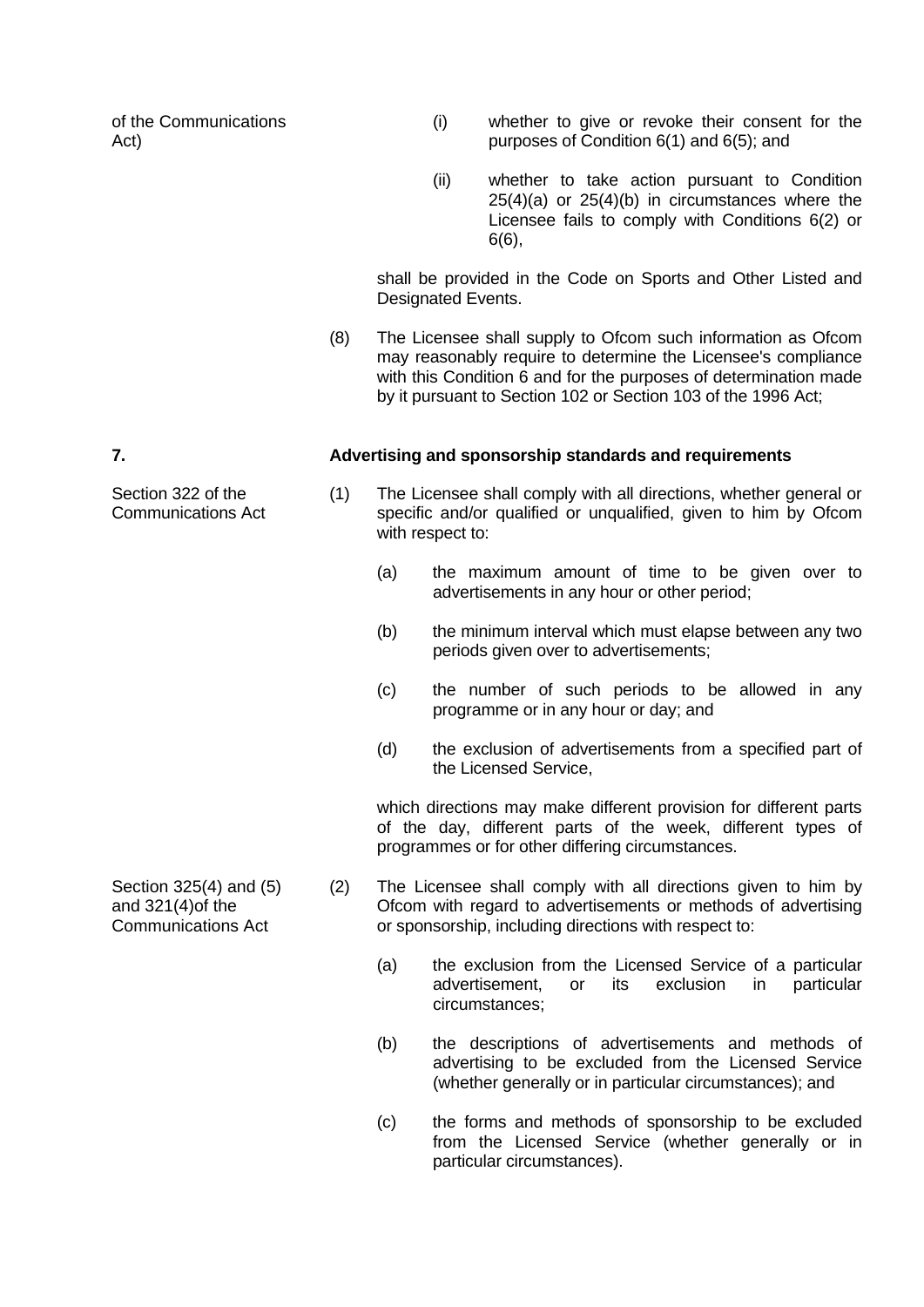| Section 121 to 123 and    | (3) | The Licensee shall ensure that the provisions of the code                                                                                                        |
|---------------------------|-----|------------------------------------------------------------------------------------------------------------------------------------------------------------------|
| $321(4)$ of the           |     | approved by Ofcom for regulating the provision of premium rate                                                                                                   |
| <b>Communications Act</b> |     | services, or in the absence of such a code, the terms of any order<br>made by Ofcom for such purposes, are observed in the provision<br>of the Licensed Service. |

- Section 321(1) and 321(4)of the Communications Act (4) The Licensee shall ensure that the provisions of the Standards Code set to secure the objectives in Section 319(2)(a) and (g) to (j) of the Communications Act and relating to standards and practice in advertising and sponsorship of programmes and any prohibitions of advertisements and forms and methods of advertising or sponsorship of programmes are observed in the provision of the Licensed Service.
- Section 321(4) of the Communications Act (5) The Licensee shall supply to Ofcom details, in whatever form and within such period as Ofcom may reasonably require, of any particular advertisement or any class of advertisement specified by Ofcom or any sponsored programme which Ofcom shall from time to time request.

#### **8. Subtitling, signing and audio-description**

Section 307(1) of the Communications Act The Licensee shall ensure that the provisions of the Code on Subtitling, Signing and Audio-Description are observed in the provision of the Licensed Service.

#### **9. Retention and production of recordings**

- (1) The Licensee shall adopt procedures acceptable to Ofcom for the retention and production of recordings in sound and vision of any programme which is the subject matter of a Standards Complaint and in relation to the production of recordings of any programme which is the subject of a fairness complaint the Licensee shall also comply with the requirements of Condition 18 below.
	- (2) In particular, the Licensee shall:
		- (a) make and retain or arrange for the retention of a recording in sound and vision of every programme included in the Licensed Service for a period of 60 days from the date of its inclusion therein; and
		- (b) at the request of Ofcom forthwith produce to Ofcom any such recording for examination or reproduction; and
		- (c) at the request of Ofcom forthwith produce to Ofcom any script or transcript of a programme included in the Licensed Service which he is able to produce to it.

Section 325(1) and (2) of the Communications Act

Section 334(1) of the Communications Act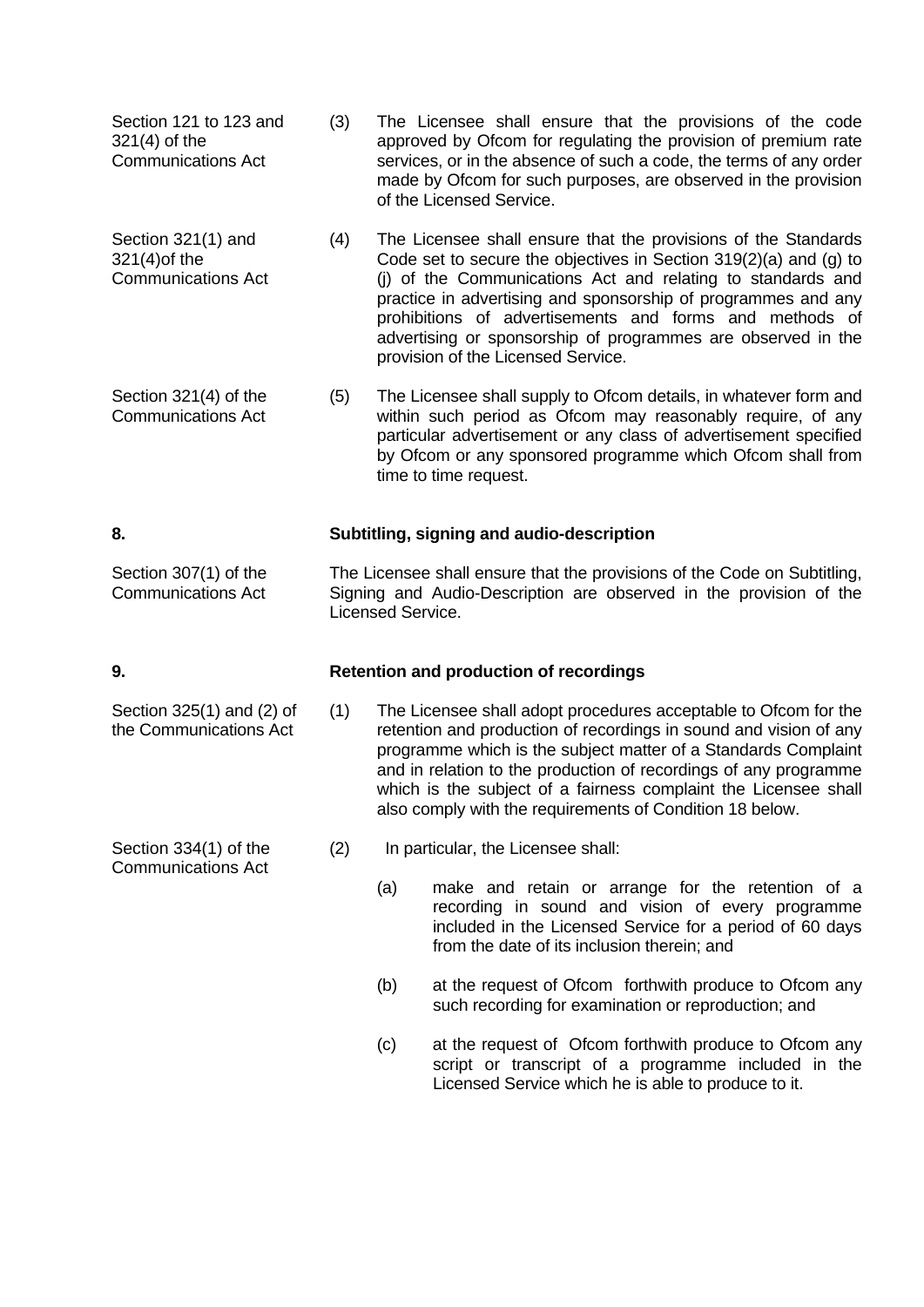| 10.                                                                           |     | General provision of information to Ofcom                                                                                                                                                                                                                                                                                                                                                                                                  |                                                                                                                                                                                                                                                                                                                                                                                                                                                                                                                                                                                                                                                              |  |
|-------------------------------------------------------------------------------|-----|--------------------------------------------------------------------------------------------------------------------------------------------------------------------------------------------------------------------------------------------------------------------------------------------------------------------------------------------------------------------------------------------------------------------------------------------|--------------------------------------------------------------------------------------------------------------------------------------------------------------------------------------------------------------------------------------------------------------------------------------------------------------------------------------------------------------------------------------------------------------------------------------------------------------------------------------------------------------------------------------------------------------------------------------------------------------------------------------------------------------|--|
| Section $4(1)(c)$<br>of the 1990 Act                                          | (1) | The Licensee shall furnish to Ofcom in such manner and at such<br>times as Ofcom may reasonably require such documents,<br>accounts, returns, estimates, reports, notices or other information<br>as Ofcom may require for the purpose of exercising the functions<br>assigned to it by or under the 1990 Act, the 1996 Act, or the<br>Communications Act and in particular (but without prejudice to<br>the generality of the foregoing): |                                                                                                                                                                                                                                                                                                                                                                                                                                                                                                                                                                                                                                                              |  |
| Section $4(1)(c)$ of the<br>1990 Act                                          |     | (a)                                                                                                                                                                                                                                                                                                                                                                                                                                        | a declaration as to its corporate structure (or the<br>equivalent if the Licensee is not a body corporate) in such<br>form and at such times as Ofcom shall specify;                                                                                                                                                                                                                                                                                                                                                                                                                                                                                         |  |
| Section 143(5)<br>of the 1990 Act and<br>Section $5(1)(a)$ of the<br>1990 Act |     | (b)                                                                                                                                                                                                                                                                                                                                                                                                                                        | such information as Ofcom may reasonably require from<br>time to time for the purposes of determining whether the<br>Licensee on any ground is a disqualified person by virtue<br>of any of the provisions in Section 143(5) of the 1996 Act<br>and/or Schedule 2 to the 1990 Act or contravene<br>requirements imposed by or under Schedule 14 to the<br>Communications Act; and                                                                                                                                                                                                                                                                            |  |
| Section $4(1)(c)$ and 19 of<br>the 1990 Act                                   |     | (c)                                                                                                                                                                                                                                                                                                                                                                                                                                        | annual statements of his qualifying revenue in respect of<br>each entire accounting period of his in such form as<br>Ofcom shall require;                                                                                                                                                                                                                                                                                                                                                                                                                                                                                                                    |  |
| Section 5(5) of the 1990                                                      | (2) |                                                                                                                                                                                                                                                                                                                                                                                                                                            | The Licensee shall inform Ofcom forthwith in writing if:                                                                                                                                                                                                                                                                                                                                                                                                                                                                                                                                                                                                     |  |
| Act                                                                           |     | (a)                                                                                                                                                                                                                                                                                                                                                                                                                                        | the Licensee becomes aware that any order is made or<br>any resolution is passed or other action is taken for the<br>dissolution, termination of existence, liquidation (whether<br>compulsory or voluntary), or winding up of the Licensee<br>(otherwise than for the purpose of reconstruction or<br>amalgamation made whilst the Licensee is solvent and<br>previously approved in writing by Ofcom in accordance<br>with Condition 14 below) or a liquidator, trustee, receiver,<br>administrative receiver, administrator, manager or similar<br>officer is appointed in respect of the Licensee, or in<br>respect of all or any part of his assets; or |  |
|                                                                               |     | (b)                                                                                                                                                                                                                                                                                                                                                                                                                                        | the Licensee makes or proposes to enter into any<br>scheme of compromise or arrangement with his creditors,<br>save for the purposes of amalgamation or reconstruction<br>whilst the Licensee is solvent; or                                                                                                                                                                                                                                                                                                                                                                                                                                                 |  |
|                                                                               |     | (c)                                                                                                                                                                                                                                                                                                                                                                                                                                        | the Licensee permits an execution to be levied against his<br>assets and/or chattels and allows such execution to<br>remain outstanding for more than 14 days; or                                                                                                                                                                                                                                                                                                                                                                                                                                                                                            |  |

- (d) the Licensee becomes aware that any person having control of the Licensee does or is subject to any of the events specified in Condition 10(2)(a) to (c) above; or
- (e) anything analogous to or having a substantially similar effect to any of the events specified in Condition 10(2)(a)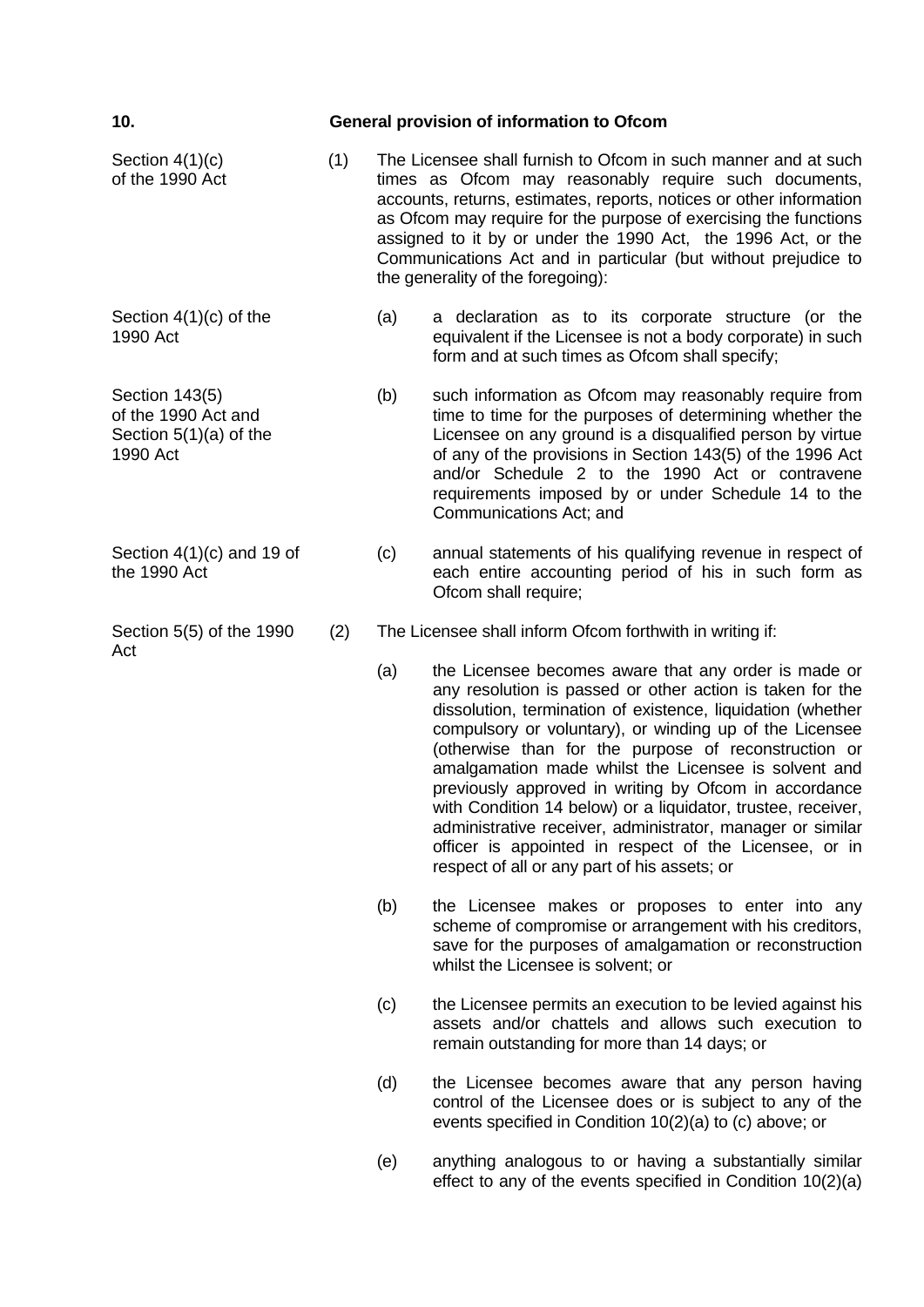to (d) above occurs under the laws of any applicable jurisdiction.

- Sections 3(6) and (7) and 4(1)(c) of the 1990 Act (3) The Licensee shall inform Ofcom when final judgment is awarded against him in any court proceedings brought against him in respect of the inclusion in the Licensed Service of any defamatory, seditious, blasphemous or obscene matter or any matter which constitutes an injurious falsehood or slander of title or any tort or an infringement of any copyright, moral right, right in a performance, design right, registered design, service mark, trademark, letters patent or other similar monopoly right or a contravention of the provisions of the Official Secret Acts or of any statutory enactment or regulation for the time being in force or a criminal offence or contempt of Court or breach of Parliamentary privilege.
	- (4) The Licensee shall inform Ofcom if he or any individual having control over him within the meaning of paragraph 1(3), Part I of Schedule 2 to the 1990 Act, is sentenced to a term of imprisonment (including a suspended term) on conviction of a criminal offence.

#### **11. Provision of information relating to a change of control**

- Where the Licensee is a body corporate, the Licensee shall notify Ofcom:
	- (a) of proposals affecting shareholdings in the Licensee or any body corporate which controls the Licensee, or the directors of the Licensee or the directors of any body corporate which controls the Licensee, and of any proposals to enter into any arrangements of the type referred to in Condition 11(2) below, by giving advance notice of such proposals where they are known to the Licensee as soon as reasonably practicable where such proposals would constitute a change in the persons having control over the Licensee within the meaning of Schedule 2, Part I paragraph 1(3) of the 1990 Act; and
	- (b) of changes, transactions or events affecting shareholdings in the Licensee or any body corporate which controls the Licensee, or the directors of the Licensee or the directors of any body corporate which controls the Licensee (irrespective of whether proposals for them have fallen to be notified) within 28 days of the Licensee becoming aware of any such change, transaction or event and where such change, transaction or event would constitute a change in the persons having control over the Licensee within the meaning of Schedule 2, Part I paragraph 1(3) of the 1990 Act.

Section 5(2) of the 1990 (1) Act (see also paragraph 3(3) of Part 1 of Schedule 15 to the Communications Act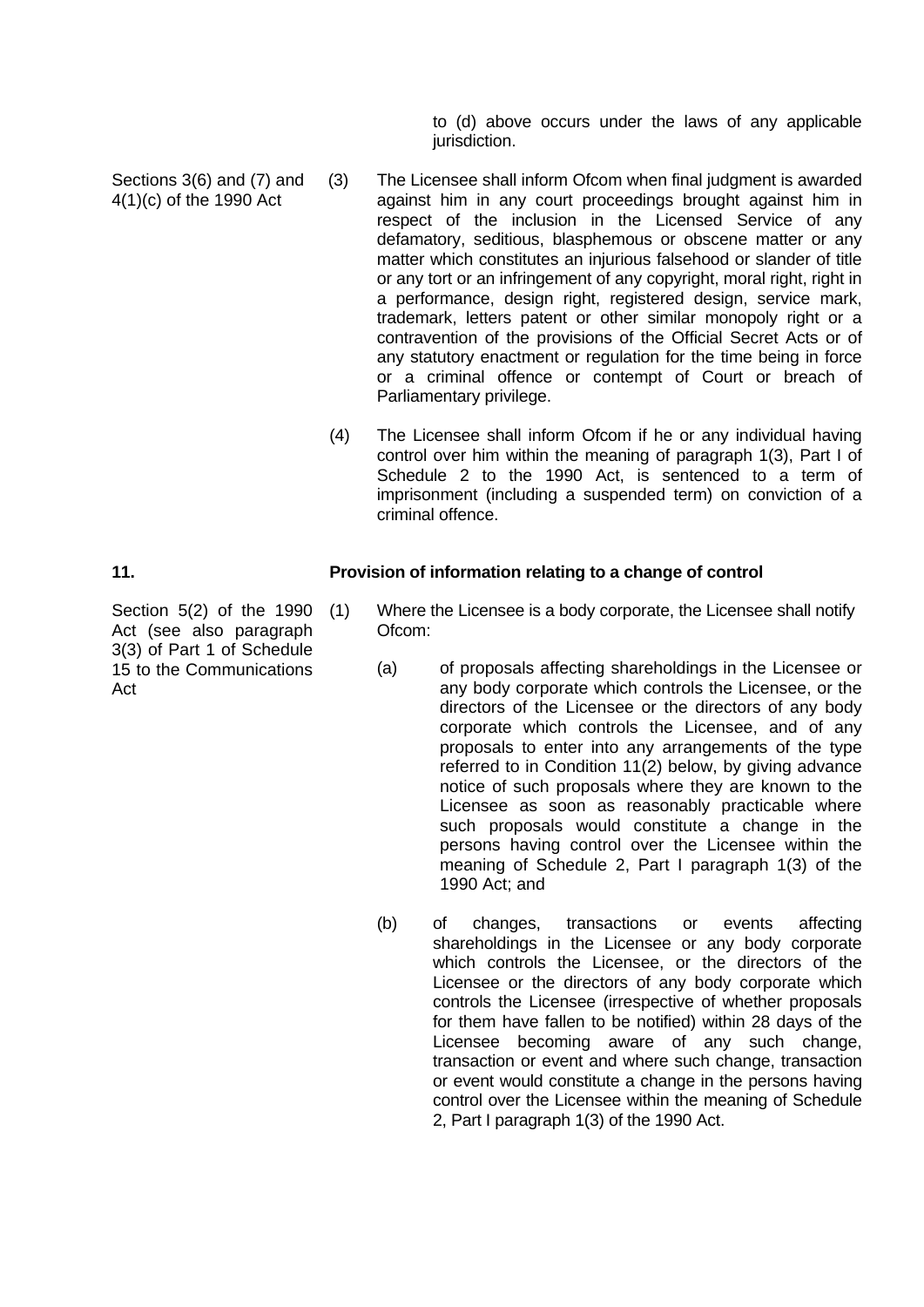Paragraph  $1(3)$  (b), (c) and (2) (a) (3A) of Part 1 to Schedule 2 to the 1990 Act (see also Section 357 of the Communications Act)

The Licensee shall notify Ofcom within 28 days if any person:

- (i) holding or being beneficially entitled to 50 per cent. of the equity share capital in the Licensee or in any body corporate which controls the Licensee; or
- (ii) possessing 50 per cent. of the voting power in the Licensee or any body corporate which controls the Licensee

 enters into an arrangement with any other participant in the Licensee or in any such body corporate which controls the Licensee as to the manner in which any voting power in the body possessed by either of them is to be exercised, or as to the omission by either of them to exercise such voting power.

- (b) For the purposes of Condition  $11(2)(a)$ :
	- (i) "**arrangement**" includes any agreement or arrangement, whether or not it is, or is intended to be, legally enforceable;
	- (ii) a person shall be treated as holding, or being beneficially entitled to, any equity share capital which is held by a body corporate which he controls or to which such a body corporate is beneficially entitled, and as possessing any voting power possessed by such a body corporate; and
	- (iii) "**participant**", in relation to a body corporate, means a person who holds or is beneficially entitled to shares in that body or who possesses voting power in that body.

#### **12. Fair and effective competition**

- (1) The Licensee shall:
	- (a) not enter into or maintain any arrangement, or engage in any practice, which is prejudicial to fair and effective competition in the provision of licensed services or of connected services; and
	- (b) comply with any code or guidance for the time being approved by Ofcom for the purpose of ensuring fair and effective competition in the provision of licensed services or of connected services; and
	- (c) comply with any direction given by Ofcom to the Licensee for that purpose.

Section 316 of the Communications Act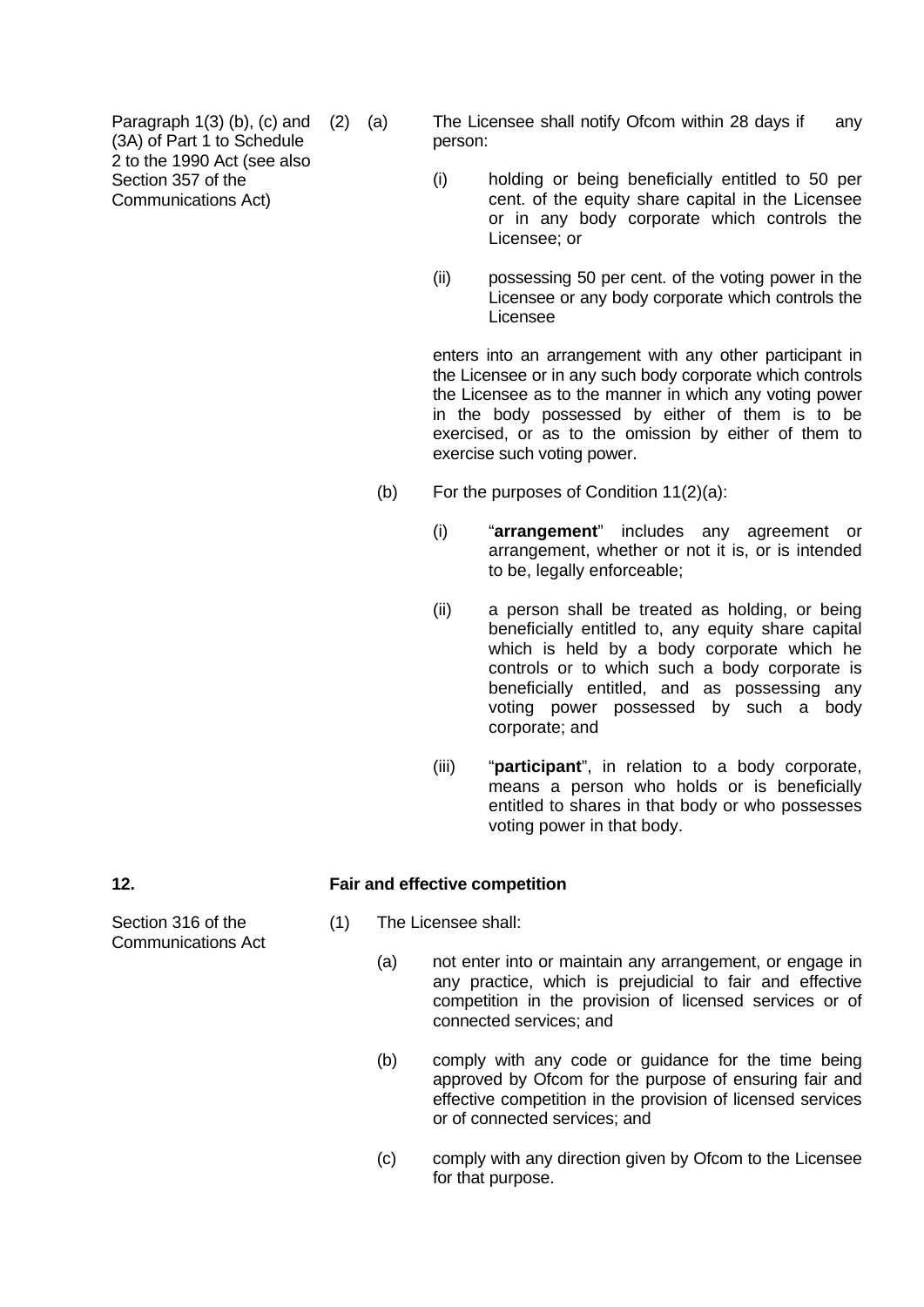(2) In this Condition 12 "**connected services**" and "**licensed service**" have the meanings given to them in Section 316(4) of the Communications Act.

#### **13. Compliance with ownership restrictions**

(1) The Licensee shall comply in all respects with the restrictions and requirements imposed on him by or under Schedule 2 to the 1990 Act and Schedule 14 to the Communications Act to the extent that such requirements apply to him.

- (2) The Licensee shall comply with any direction of Ofcom requiring him to take, or arrange for the taking of, any steps specified by Ofcom for the purposes of complying with the requirements referred to in Condition 13(1) above.
- (3) The Licensee shall inform Ofcom of any circumstances or events which would give rise to a breach of the Licensee's obligations imposed on him by or under Schedule 2 to the 1990 Act or a contravention of the requirements imposed by or under Schedule 14 to the Communications Act immediately upon becoming aware of such circumstances or events.

#### **14. Transferability of the Licence**

This Licence is not transferable except with the prior consent in writing of Ofcom. Without prejudice to the generality of the foregoing, such consent shall not be given unless Ofcom is satisfied that the person or persons to whom it is proposed to transfer the Licence would be in a position to comply with all of the Conditions whilst it remains in force.

#### **15. Compliance**

(1) The Licensee shall comply with any direction given to him by Ofcom in respect of any matter, subject or thing which direction is in the opinion of Ofcom appropriate, having regard to any duties which are or may be imposed on it, or on the Licensee by or under the 1990 Act, the 1996 Act, the Communications Act or any relevant international obligations.

Communications Act The Licensee shall adopt procedures and ensure that such procedures are observed by those involved in providing the Licensed Service for the purposes of ensuring that programmes included in the Licensed Service comply in all respects with the provisions of this Licence, the 1990 Act, the 1996 Act, the Communications Act, relevant international obligations and all relevant codes and guidance. The Licensee shall, without prejudice to the generality of the foregoing, ensure that:

Sections 3(6) & (7) of the 1990 Act

Sections 4(1)(a) and 4(2) of the 1990 Act and

Section  $4(1)(a)$ , (c) and (d)  $(2)$ of the 1990 Act and Sections 321(4) and 325(1) of the

Section 335 of the

Communications Act

Section 5(1) and (2) of the 1990 Act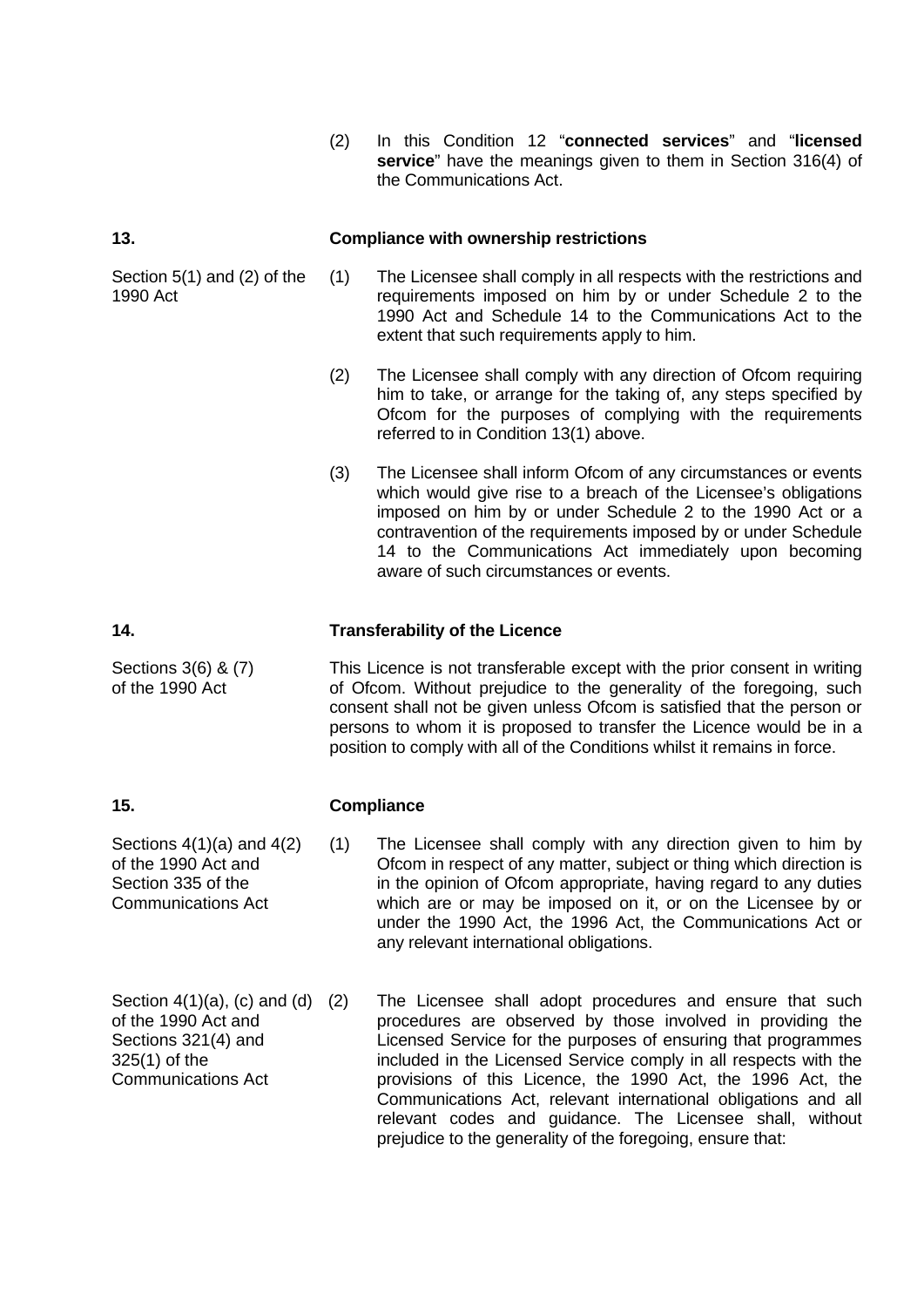- (a) there are sufficient persons involved in providing the Licensed Service who are adequately versed in the requirements of this Licence, the 1990 Act, the 1996 Act, the Communications Act, relevant international obligations and all relevant codes and guidance and that such persons are able to ensure compliance with such requirements on a day to day basis;
- (b) adequate arrangements exist for the immediate implementation of such general and specific directions as may from time to time be given to the Licensee by Ofcom;
- (c) adequate arrangements exist for the advance clearance of advertisements of such types and for such products as Ofcom shall determine;
- (d) that in each department of the Licensee where any of the procedures referred to in this Condition are to be implemented the member of staff responsible is of sufficient seniority to ensure immediate action and that issues relating to compliance may be brought where necessary directly before senior management for consideration.
- (3) The Licensee shall supply Ofcom with details of the procedures (and of any revision of such procedures) adopted by him and required to be observed by those involved in providing the Licensed Service for the purposes of Condition 15(2) above.
- (4) For the purposes of this Condition and Section 335 of the Communications Act, all Conditions of this Licence that are included by virtue of Part 3, Chapter 4 (Regulatory provisions) of the Communications Act are in addition to, and have effect subject to, any Conditions included by virtue of Section 335 of the Communications Act (Conditions securing compliance with international obligations).

### **16. Government directions and representations**

- (1) The Licensee shall if so directed by Ofcom :
	- (a) include in the Licensed Service, at such times as may be specified to Ofcom by the Secretary of State or any other Minister of the Crown, such announcement as may be specified by a notice given pursuant to Section 336(1) of the Communications Act; or
	- (b) refrain from including in the programmes included in the Licensed Service any matter or description of matter specified to Ofcom by the Secretary of State by a notice given pursuant to Section 336(5) of the Communications Act.

Sections 335 and 336 of the Communications Act

Section 335(4) of the Communications Act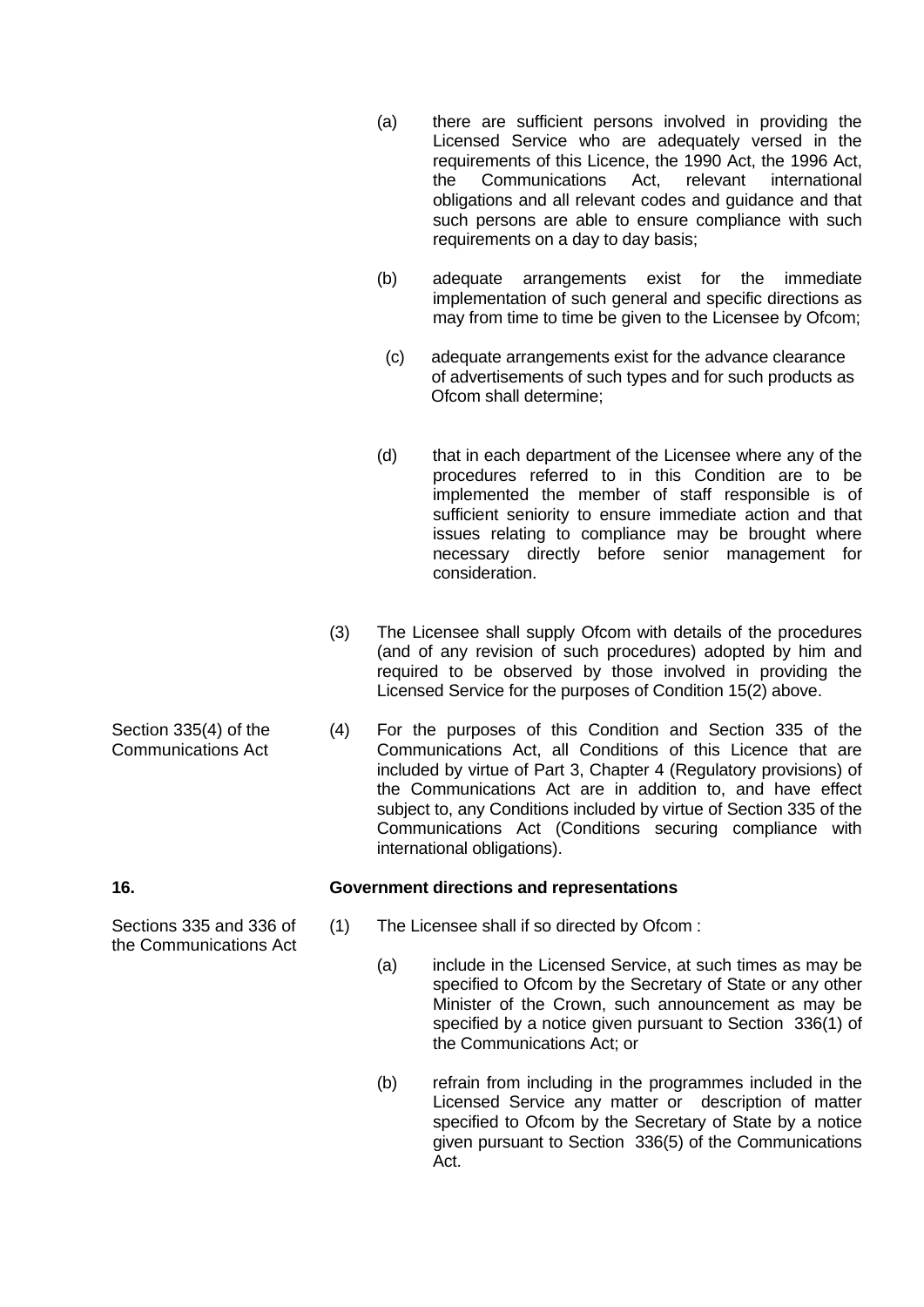- (2) The Licensee may when including an announcement in the Licensed Service in accordance with Condition 16(1)(a) above indicate that the announcement is made in pursuance of a direction by Ofcom.
- (3) The Licensee shall comply with all relevant conditions of this Licence and any directions given to him by Ofcom pursuant to a notification to Ofcom by the Secretary of State for the purpose of enabling Her Majesty's Government in the United Kingdom to give effect to any international obligations of the United Kingdom.
- (4) Where Ofcom:
	- (a) has given the Licensee a direction to the effect referred to in Condition 16(1)(b) above; or
	- (b) in consequence of the revocation by the Secretary of State of the notice giving rise to the issuing of such a direction, has revoked that direction or where such a notice has expired, the Licensee may include in the Licensed Service an announcement of the giving or revocation of the direction or of the expiration of the notice, as the case may be.
- Act (5) If this Licence has been issued in circumstances where all final international frequency clearances have not been obtained for the provision of the Licensed Service in accordance with Part 2 of the Annex, the Licensee acknowledges that it may (at its own cost and expense) at any time be required to make any change in its transmission arrangements which may be necessary in order to give effect to the international obligations of the United Kingdom (which may, without limitation, include modifying , supplementing or replacing any equipment used in the transmission of the Licensed Service). Without prejudice to any other provision of this Licence, Ofcom shall have no liability for any cost, expense or consequential loss incurred by the Licensee and resulting directly or indirectly from actions required to be taken by the Licensee in order to comply with such international obligations of the United Kingdom.

### **17. Standards complaints**

- (1) The Licensee shall ensure that procedures acceptable to Ofcom for the handling and resolution of Standards Complaints in respect of programmes included in the Licensed Service are established and maintained and shall ensure that such procedures are duly observed.
- (2) The Licensee shall for a period of at least 12 months keep a written record of any complaints referred to in Condition 17(1) above, and a written record of any response given by the Licensee in relation to any such complaint and shall make such records available to Ofcom at such times as Ofcom may

Section 4(1)(d) of the 1990

Section 325(1)(b) and 328(1) of the Communications Act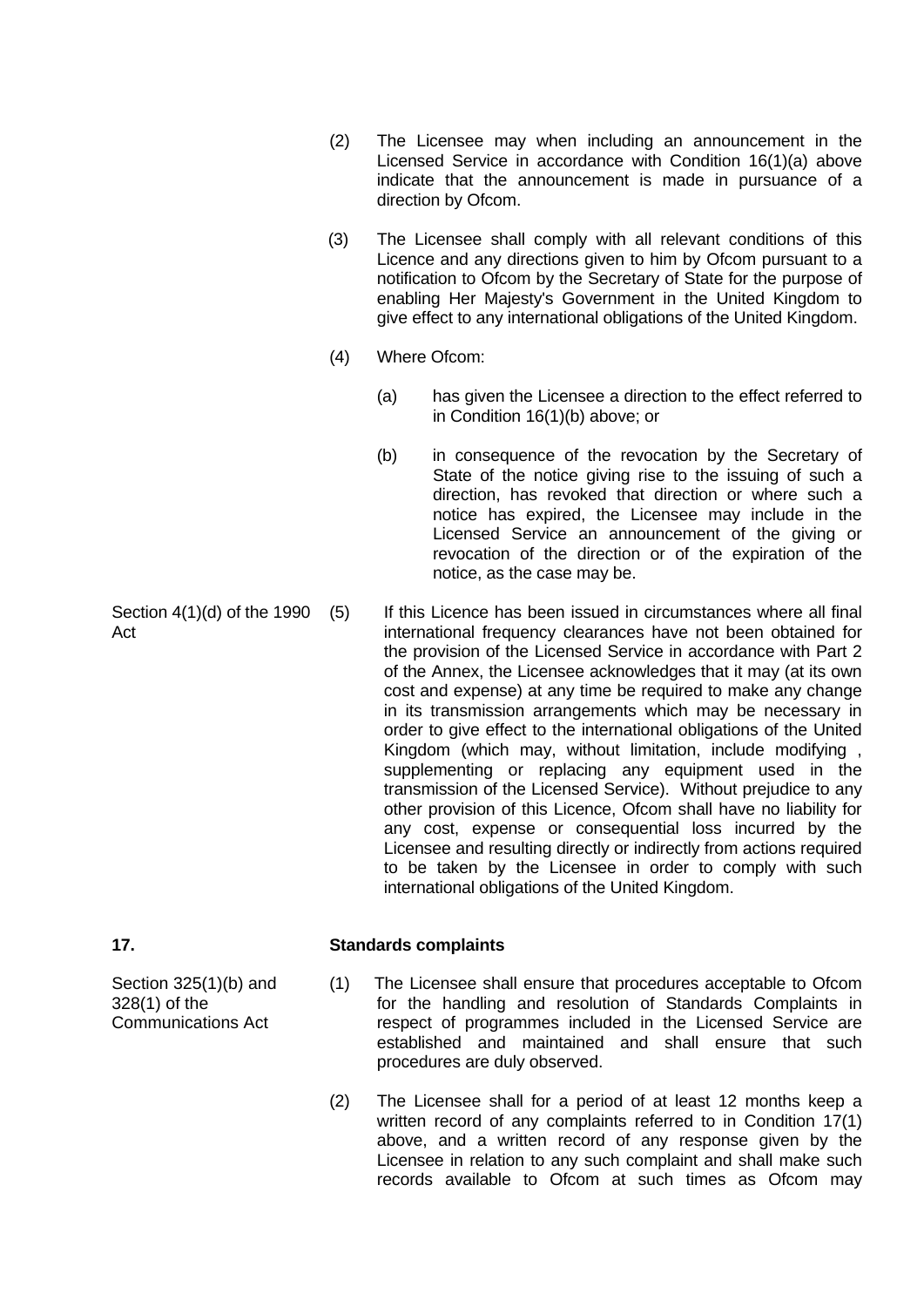reasonably require.

### **18. Fairness and privacy complaints**

- (1) The Licensee shall comply with such directions and requests for information as may be given to him by Ofcom following receipt by him from Ofcom of a copy of a fairness complaint that relates to the provision of the Licensed Service, and in particular the Licensee shall, if so requested:
	- (a) provide Ofcom with a recording in sound and vision of the programme, or any specified part of it, to which the complaint relates if and so far as such a recording is in his possession;
	- (b) make suitable arrangements for enabling the complainant to view any such recording, or any specified part of it, to which the complaint relates if and so far as such a recording is in his possession;
	- (c) provide Ofcom and the complainant with a transcript of so much of the programme, or any specified part of it, to which the complaint relates, as consisted of speech, if and so far as the Licensee is able to do so;
	- (d) provide Ofcom and the complainant with copies of any documents in the possession of the Licensee that are originals or copies of any correspondence between the Licensee and the person affected or the complainant in connection with the complaint;
	- (e) provide Ofcom with such other things that Ofcom may specify or describe and that appear to Ofcom to be relevant to its consideration of the complaint and to be in the possession of the Licensee;
	- (f) furnish to Ofcom and the complainant a written statement in answer to the complainant;
	- (g) attend Ofcom and assist it in its consideration of the complaint;
	- (h) take such steps as he reasonably can to ensure compliance with any request made by Ofcom to any other person under Section 115(7) of the 1996 Act.
	- (2) The Licensee shall comply with such directions as may be given to him by Ofcom to publish, in such manner, and within such period as may be specified by Ofcom, in any direction given pursuant to Section 119(1) of the 1996 Act, a summary of any fairness complaint with regard to a programme included in the Licensed Service, together with Ofcom's findings on the fairness complaint or a summary of such findings. The form and content of any such summary shall be such as may be approved by
- Sections 119 and 120 of the 1996 Act (see also Section 327 of the Communications Act)

Sections 115 and 119 of the 1996 Act (see also Section 327 of the Communications Act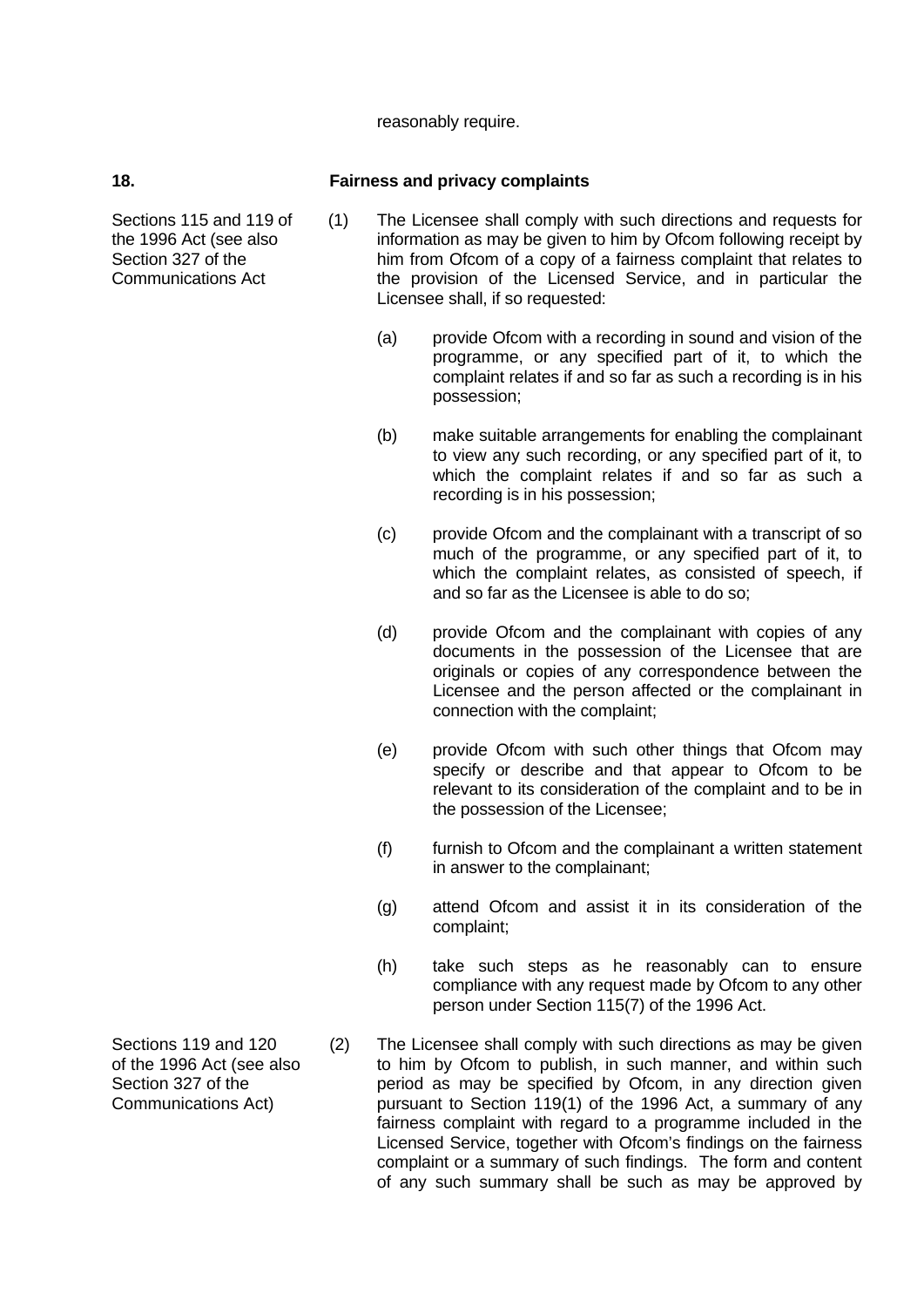Ofcom.

|                                                 | (3)                                           | References in Condition 18(1) to the publication of any matter<br>shall be references to the publication of that matter without its<br>being accompanied by any observations made by a person other<br>than Ofcom and relating to the fairness complaint.                                                                                                                                                        |  |  |
|-------------------------------------------------|-----------------------------------------------|------------------------------------------------------------------------------------------------------------------------------------------------------------------------------------------------------------------------------------------------------------------------------------------------------------------------------------------------------------------------------------------------------------------|--|--|
|                                                 | (4)                                           | Where Ofcom has given a direction under Section 119(1) in<br>relation to a fairness complaint and either the Licensee and/or<br>any other person responsible for the making or the provision of<br>the relevant programme has or have taken any supplementary<br>action (interpreted in accordance with Section 120(5) of the 1996<br>Act) the Licensee shall promptly send to Ofcom a report of that<br>action. |  |  |
| Section 326 of the<br><b>Communications Act</b> | (5)                                           | The Licensee shall ensure that the provisions of the Fairness<br>Code are observed in the provision of the Licensed Service and<br>in relation to the programmes included in the Licensed Service.                                                                                                                                                                                                               |  |  |
| 19.                                             |                                               | <b>Publicising Ofcom's functions</b>                                                                                                                                                                                                                                                                                                                                                                             |  |  |
| Section 328 of the<br><b>Communications Act</b> |                                               | The Licensee shall comply with such directions as may be given to him<br>by Ofcom to secure that:                                                                                                                                                                                                                                                                                                                |  |  |
|                                                 | (a)                                           | the procedures which are established and maintained for<br>handling and resolving complaints about the observance of<br>standards as set out in Section 319 of the Communications Act;<br>and                                                                                                                                                                                                                    |  |  |
|                                                 | (b)                                           | Ofcom's functions under Part V of the 1996 Act in relation to the<br><b>Licensed Service</b>                                                                                                                                                                                                                                                                                                                     |  |  |
|                                                 |                                               | are brought to the attention of the public (whether by means of<br>broadcasts or otherwise).                                                                                                                                                                                                                                                                                                                     |  |  |
| 20.                                             |                                               | Power of Ofcom to vary licence conditions                                                                                                                                                                                                                                                                                                                                                                        |  |  |
| Section 3(4)<br>of the 1990 Act                 | Ofcom may by a notice served on the Licensee: |                                                                                                                                                                                                                                                                                                                                                                                                                  |  |  |
|                                                 | (a)                                           | vary the Licence Period provided that the Licensee consents to<br>such variation (and without prejudice to Ofcom's powers and<br>duties under section 41 of the Communications Act); and                                                                                                                                                                                                                         |  |  |
|                                                 | (b)                                           | vary the Licence in any other respect provided that the Licensee<br>been given a reasonable opportunity to make<br>has<br>representations to Ofcom concerning the proposed variation.                                                                                                                                                                                                                            |  |  |
| 21.                                             |                                               | <b>Notices and service</b>                                                                                                                                                                                                                                                                                                                                                                                       |  |  |
| Section 394 of the                              | (1)                                           | Any notification or document (as defined in Section 394(9) of the                                                                                                                                                                                                                                                                                                                                                |  |  |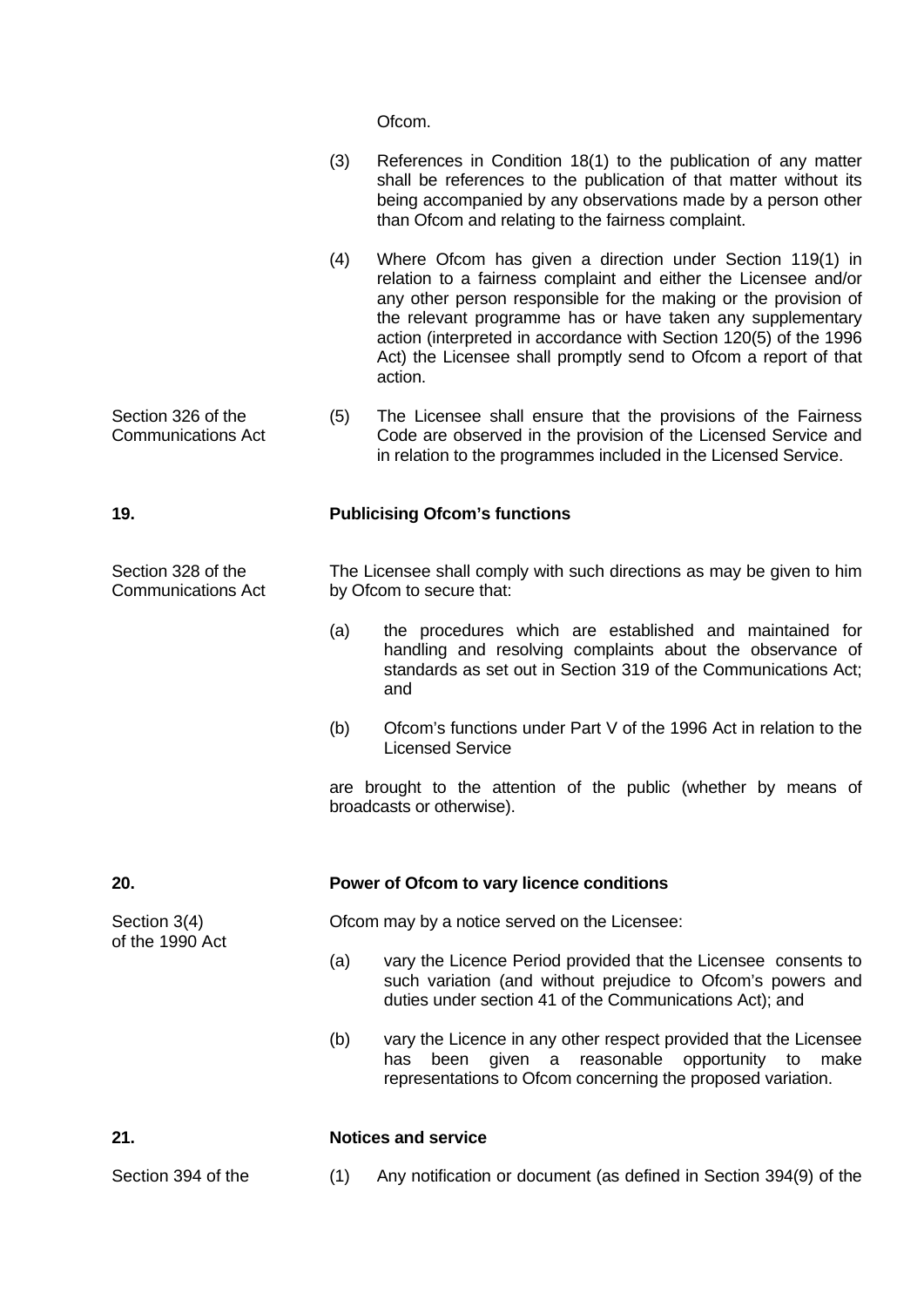| <b>Communications Act</b>                       |     | Communications Act) to be served, given or sent under or in<br>relation to this Licence may be delivered to the party to be served<br>or sent by first class post to him at his proper address (as defined<br>in Section 394(7) of the Communications Act) or left at that<br>address. |                                                                                                                                                                                                                                                                                |                                                                                                                                                                                |  |  |
|-------------------------------------------------|-----|----------------------------------------------------------------------------------------------------------------------------------------------------------------------------------------------------------------------------------------------------------------------------------------|--------------------------------------------------------------------------------------------------------------------------------------------------------------------------------------------------------------------------------------------------------------------------------|--------------------------------------------------------------------------------------------------------------------------------------------------------------------------------|--|--|
|                                                 | (2) |                                                                                                                                                                                                                                                                                        | Any such notification or document shall be deemed to have been<br>served:                                                                                                                                                                                                      |                                                                                                                                                                                |  |  |
|                                                 |     | (a)                                                                                                                                                                                                                                                                                    |                                                                                                                                                                                                                                                                                | if so delivered or left, at the time of delivery or leaving; or                                                                                                                |  |  |
|                                                 |     | (b)                                                                                                                                                                                                                                                                                    |                                                                                                                                                                                                                                                                                | if so posted, at 10.00 a.m. on the second business day<br>after it was put into the post.                                                                                      |  |  |
|                                                 | (3) |                                                                                                                                                                                                                                                                                        | In proving such service it shall be sufficient to prove that delivery<br>was made or that the envelope containing such notification or<br>document was properly addressed and posted as a prepaid first<br>class letter or was left at the proper address, as the case may be. |                                                                                                                                                                                |  |  |
| Section 395 of the<br><b>Communications Act</b> | (4) | Notices and documents may also be served or given by Ofcom<br>on or to the Licensee and by the Licensee on or to Ofcom in<br>electronic form subject to the requirements set out in Sections<br>395 and 396 of the Communications Act.                                                 |                                                                                                                                                                                                                                                                                |                                                                                                                                                                                |  |  |
| 22.                                             |     |                                                                                                                                                                                                                                                                                        |                                                                                                                                                                                                                                                                                | <b>Equal opportunities and training</b>                                                                                                                                        |  |  |
| Section 337 of the<br><b>Communications Act</b> | (1) |                                                                                                                                                                                                                                                                                        | arrangements for:                                                                                                                                                                                                                                                              | The Licensee shall make and from time to time shall review                                                                                                                     |  |  |
|                                                 |     | (a)                                                                                                                                                                                                                                                                                    |                                                                                                                                                                                                                                                                                | promoting, in relation to employment with the Licensee:                                                                                                                        |  |  |
|                                                 |     |                                                                                                                                                                                                                                                                                        | (i)                                                                                                                                                                                                                                                                            | equality of opportunity between men and women<br>and between persons of different racial groups;<br>and                                                                        |  |  |
|                                                 |     |                                                                                                                                                                                                                                                                                        | (ii)                                                                                                                                                                                                                                                                           | the equalisation of opportunities for disabled<br>persons; and                                                                                                                 |  |  |
|                                                 |     | (b)                                                                                                                                                                                                                                                                                    | Service.                                                                                                                                                                                                                                                                       | training and retraining persons whom he employs in or in<br>connection with the provision of the Licensed Service or<br>the making of programmes for inclusion in the Licensed |  |  |
|                                                 | (2) |                                                                                                                                                                                                                                                                                        | The Licensee shall take appropriate steps to make those affected<br>by the arrangements to be made in accordance with Condition<br>22(1) aware of them including publishing the arrangements in<br>such manner as Ofcom may require.                                           |                                                                                                                                                                                |  |  |
| (3)                                             |     |                                                                                                                                                                                                                                                                                        | In particular (but without limiting the generality of the foregoing),<br>the Licensee shall from time to time (and at least annually)                                                                                                                                          |                                                                                                                                                                                |  |  |

the Licensee shall from time to time (and at least annually) publish, in such manner as he considers appropriate, his observations on the current operation and effectiveness of the arrangements required by virtue of this Condition.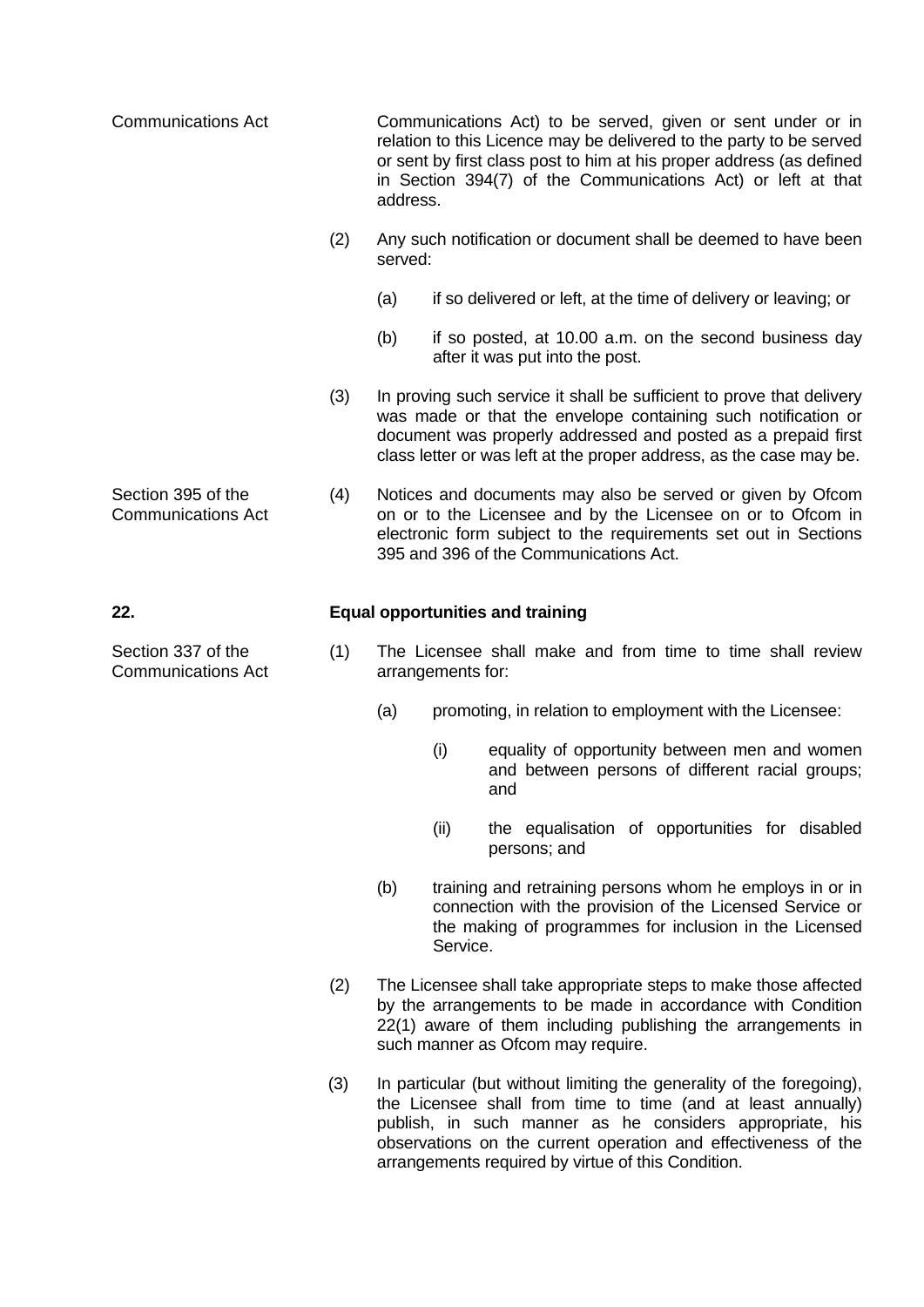- (4) The Licensee shall, in making and reviewing the arrangements made in accordance with Condition 22(1), have regard to any relevant guidance published by Ofcom as revised from time to time.
- (5) This Condition 22 shall apply if the requirements of Sections 337(7) and (8) of the Communications Act are satisfied in the case of the Licensed Service.
- (6) Ofcom will treat the Licensee's obligations under Conditions 22(1) to (5) above as discharged where a member of a group of companies to which the Licensee belongs has discharged those obligations in relation to employment with the Licensee.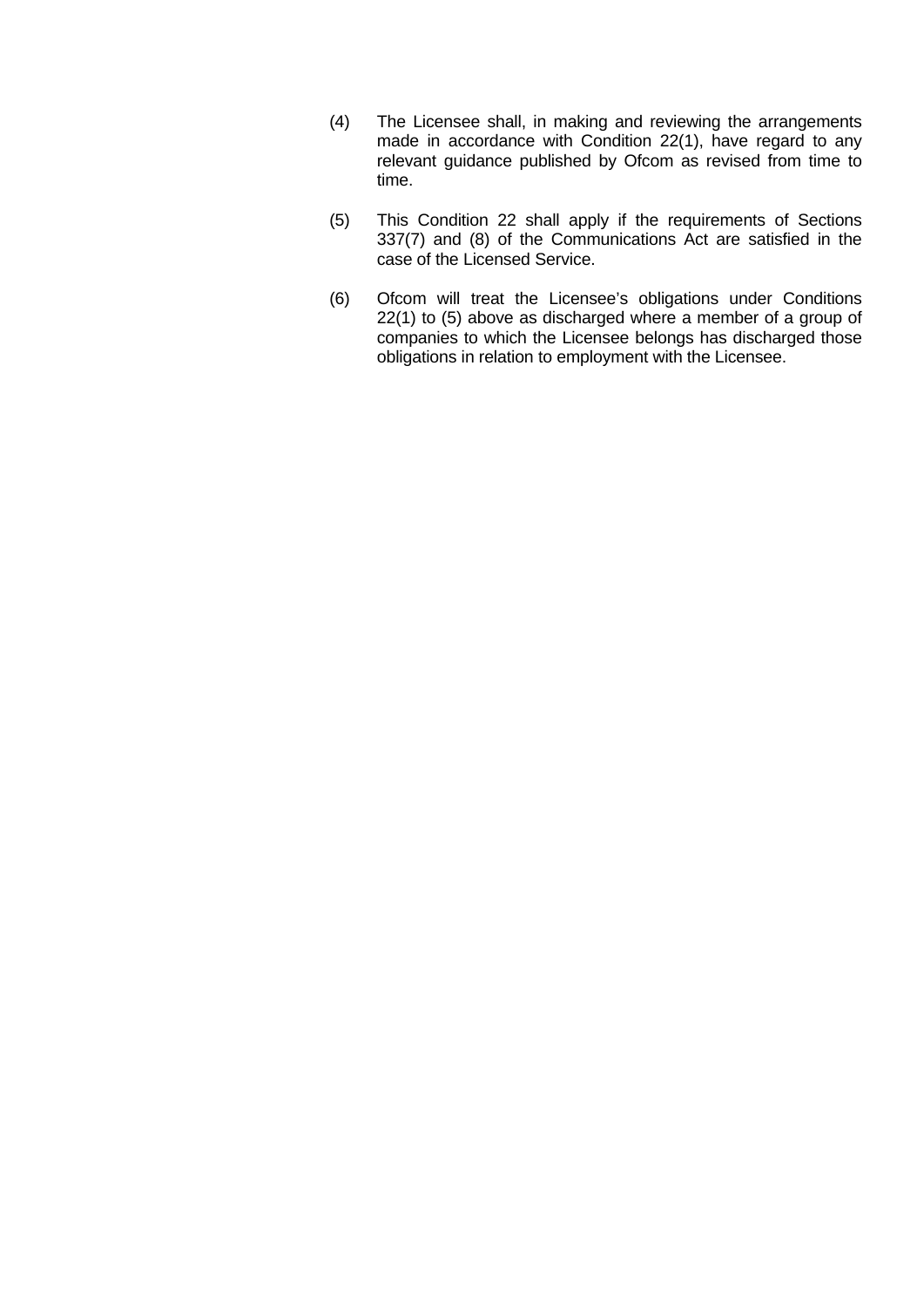## **PART 3 EXCEPTIONS AND LIMITATIONS ON LICENSEE'S OBLIGATIONS**

## **23. Force majeure**

Section 4(1)(d) of the 1990 Act The Licensee shall not be in any way responsible for any failure to comply with any Conditions of this Licence directly or indirectly caused by or arising from any circumstances beyond the control of the Licensee including (without limitation) accident or breakdown of any equipment or apparatus (caused otherwise than by the wrongful act neglect or default of the Licensee his servants or agents) war damage by the Queen's enemies, terrorism, riot, rebellion, civil commotion, interference by strike, lockout, sit-in, picket or other industrial dispute or action.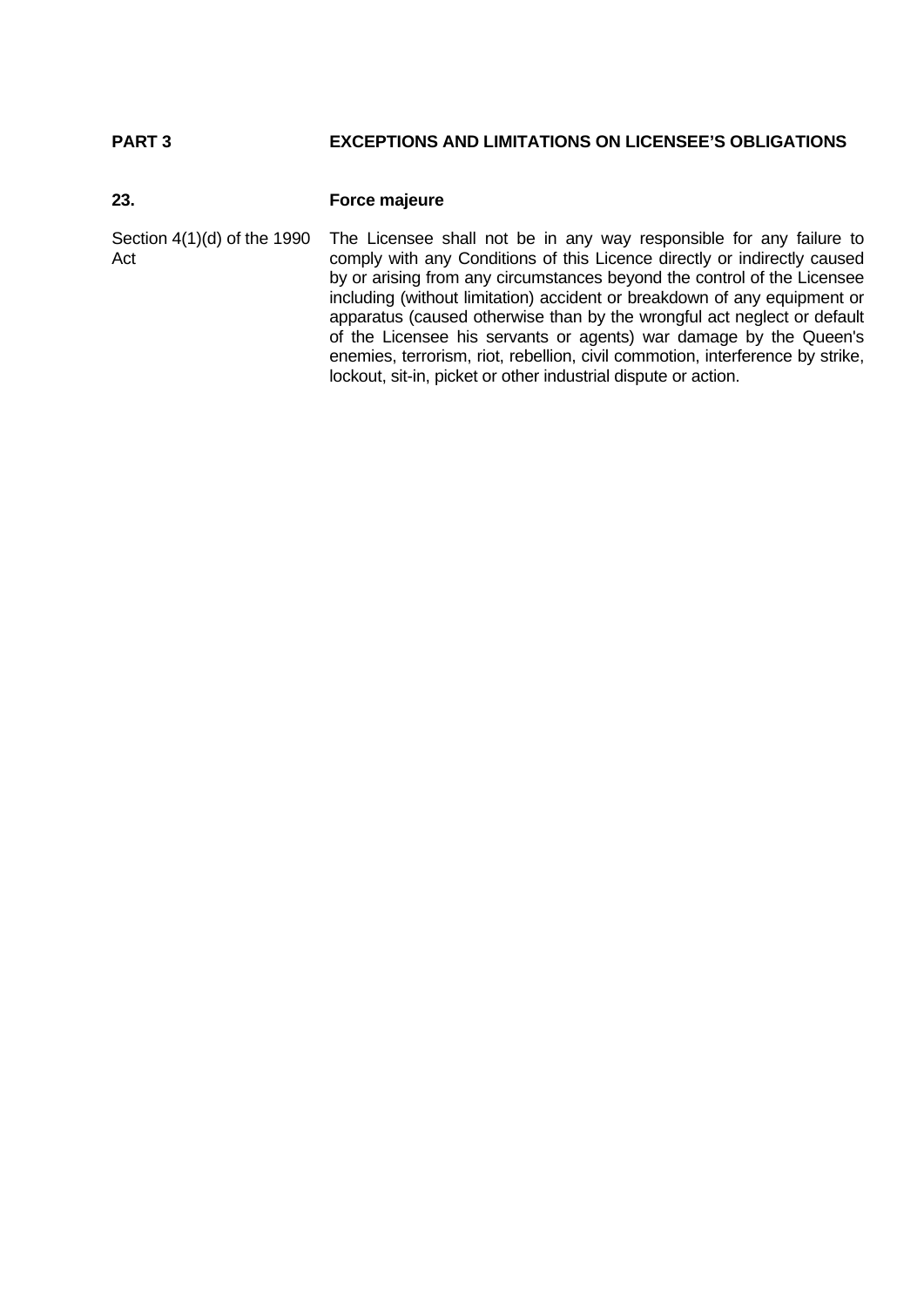## **PART 4 CONDITIONS RELATING TO ENFORCEMENT OF THE LICENCE**

#### **24. Interest on late payments**

Section 4(1)(b) and (d) of the 1990 Act

- (1) Any payment due from the Licensee under or in respect of this Licence shall carry interest at three per cent. per annum over the base rate for the time being of Lloyds TSB Bank plc (or if unavailable then the rate published by another clearing bank as selected by Ofcom) from the date such payment was due until the date of actual payment.
	- (2) The Licensee's liability to pay to Ofcom the amounts payable by him under Condition 24(1) shall accrue from day to day and shall be calculated on the basis of a year of 365 days and for the actual number of days elapsed.

#### **25. Sanctions for breach of condition**

- If Ofcom is satisfied that the Licensee has failed to comply with any Condition of the Licence and that failure can be appropriately remedied by the inclusion in the Licensed Service of a correction or a statement of findings (or both) and Ofcom has given the Licensee a reasonable opportunity to make representations to it about the matters complained of, Ofcom may direct the Licensee to include in the Licensed Service a correction or statement of findings (or both) in such form, and at such time or times as Ofcom may determine.
	- (b) The Licensee may, when including a correction or statement of findings (or both) in the Licensed Service in pursuance of a direction from Ofcom, announce that he is doing so in pursuance of such a direction.
	- (2) The Licensee shall comply with any direction from Ofcom not to include in the Licensed Service on any future occasion any programme whose inclusion in the Licensed Service Ofcom is satisfied has involved a failure by the Licensee to comply with any Condition of this Licence.
	- (3) (a) If Ofcom is satisfied that the Licensee has failed to comply with any Condition of the Licence or has failed to comply with any direction given by Ofcom under the Licence and it has given him a reasonable opportunity of making representations to it about the matters complained of, it may serve on the Licensee a notice requiring him to pay to Ofcom, within a specified period, a specified financial penalty.
		- (b) The amount of any financial penalty imposed pursuant to Condition 25(3)(a) shall not exceed whichever is the

Section 42B of the 1990 Act (see paragraph 4 of Part 1, Schedule 13 to the Communications Act

Section 40 of the 1990 Act (1) (a) (see also Section 344 of the Communications Act)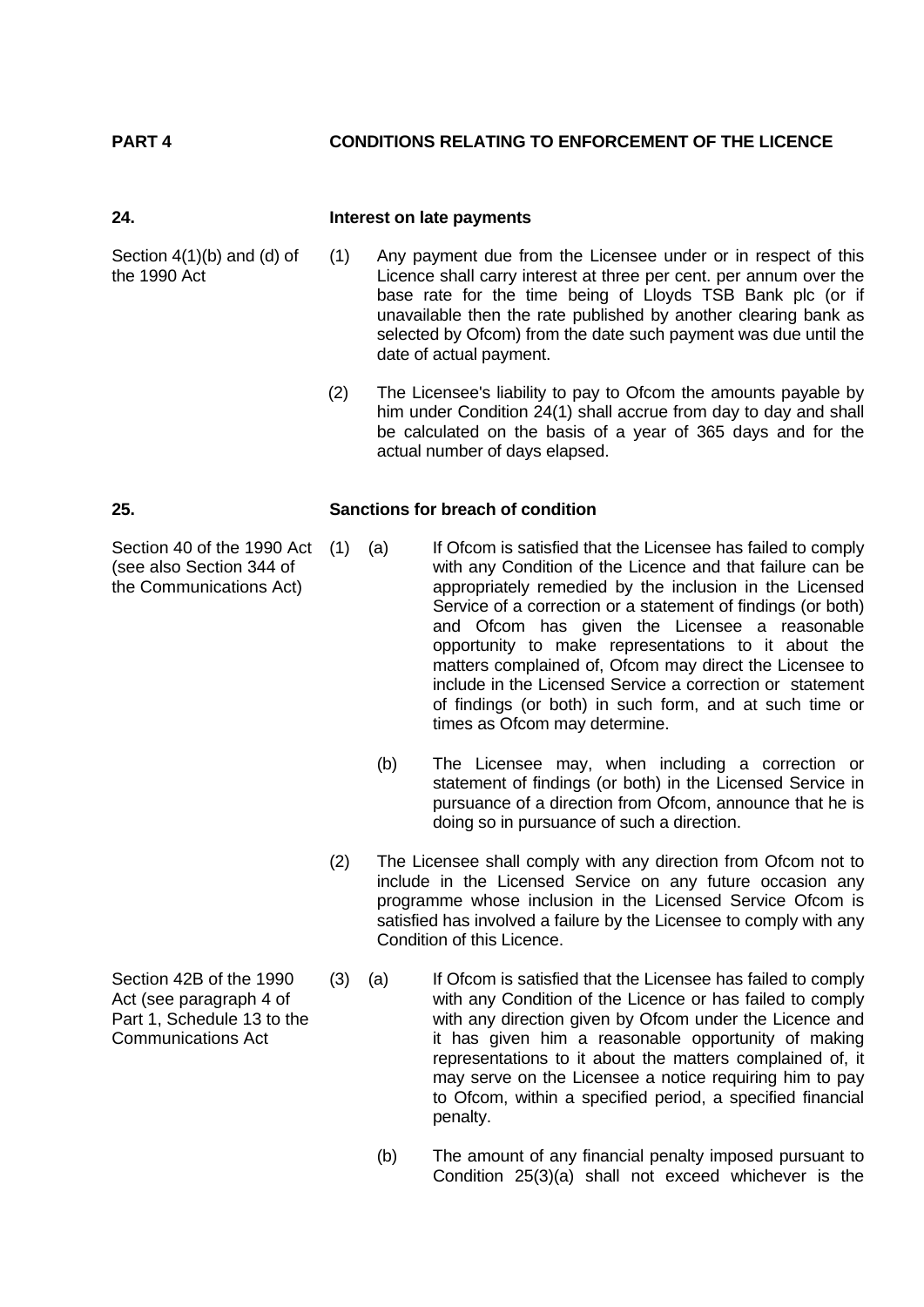greater of:

- (i) £250,000 (or such other sum as the Secretary of State may by order specify under paragraph 9 of Part 1 of Schedule 13 to the Communications Act); and
- (ii) 5 per cent. of the qualifying revenue for the Licensee's last complete accounting period (as determined in accordance with Section 19(2) to (6) of the 1990 Act and Part 1 of Schedule 7 to that Act) falling within the period for which his licence has been in force (the "**relevant period**")
- (c) Where any such penalty is imposed when the Licensee's first complete accounting period falling within the relevant period has not yet ended, paragraph (ii) above shall be construed as referring to five per cent. of the amount which Ofcom estimate to be the Licensee's qualifying revenue for that accounting period.
- (4) (a) If Ofcom:
	- (i) is satisfied that the Licensee has failed to comply with Condition 6(2) or Condition 6(6); and
	- (ii) is not satisfied that in all the circumstances it would be unreasonable to expect the Licensee to have complied with that Condition,

it may serve on the Licensee a notice requiring him to pay to Ofcom, within a specified period, a specified financial penalty.

- (b) If Ofcom is satisfied that, in connection with an application for consent under Condition 6(2) or Condition 6(6), the Licensee:
	- (i) has provided Ofcom with information which is false in a material particular, or
	- (ii) has withheld any material information with the intention of causing Ofcom to be misled,

 it may serve on the Licensee a notice requiring him to pay to Ofcom, within a specified period, a specified financial penalty.

- (c) The amount of any financial penalty imposed pursuant to Condition 25(4)(a) or Condition 25(4)(b) shall not exceed the amount produced by multiplying the relevant consideration by the prescribed multiplier.
- (d) For the purpose of Condition 25(4)(c):

Section 102 of the 1996 Act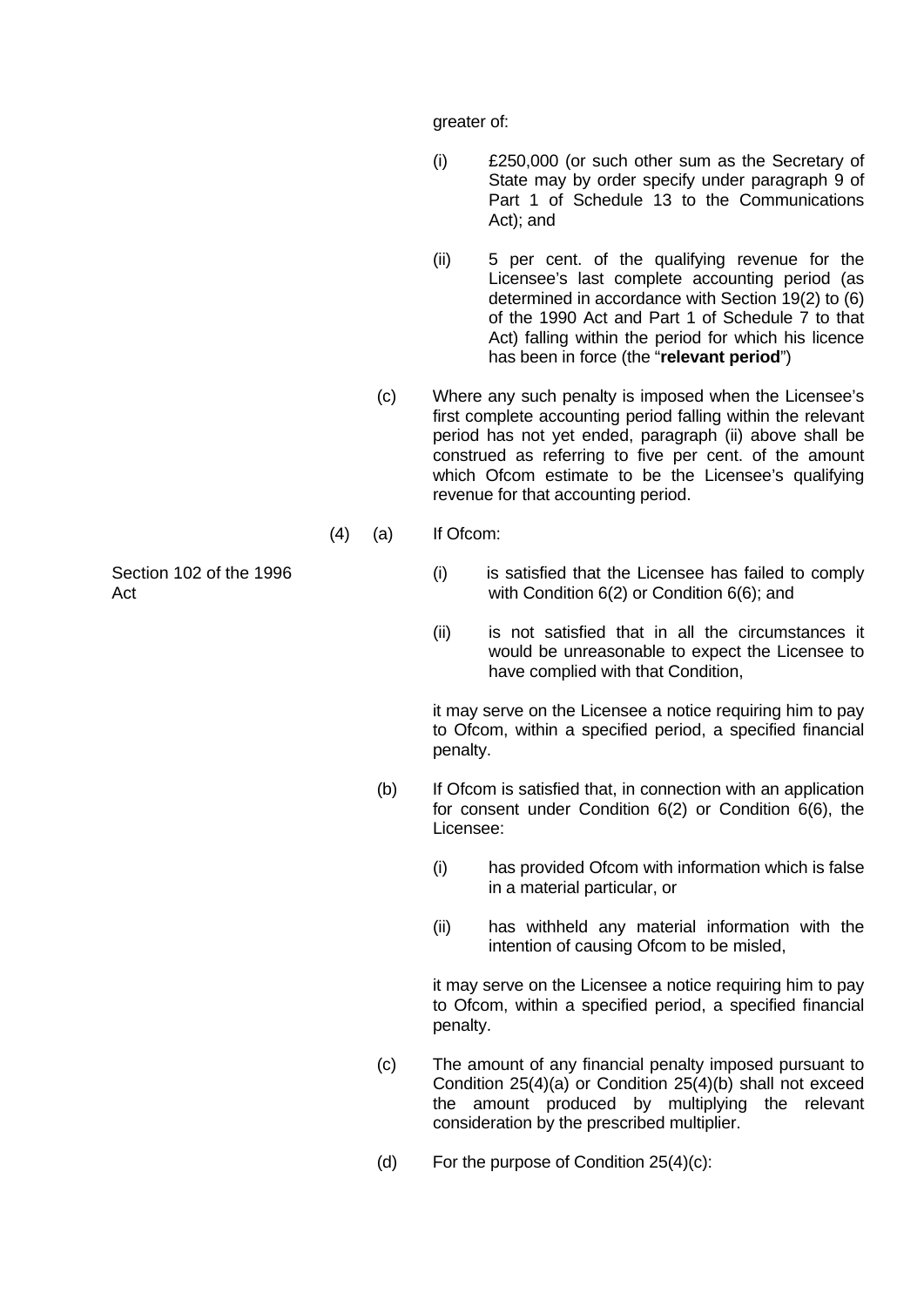- (i) the "**relevant consideration**" means an amount determined by Ofcom as representing so much of any consideration paid by the Licensee as is attributable to the acquisition of the rights to televise the event in question; and
- (ii) the "**prescribed multiplier**" means such number as the Secretary of State may from time to time by order prescribe under Section 102(4)(b) of the 1996 Act.
- (e) Where any such financial penalty is imposed pursuant to Condition 25(4), Ofcom shall not impose a further financial penalty under Condition 25(3) in respect of the same circumstances.
- (5) (a) If Ofcom is satisfied that the Licensee has failed to comply with any Condition of this Licence or with any direction given to him hereunder and it has given him a reasonable opportunity of making representations to it about the matters complained of, it may serve on the Licensee a notice reducing the Licence Period by a specified period not exceeding two years.
	- (b) Where the Licence is due to expire on a particular date by virtue of a notice served on the Licensee under Condition 25(5)(a), Ofcom may, on the application of the Licensee, by a further notice served on him at any time before that date revoke that notice if it is satisfied that such a revocation is justified by virtue of the conduct of the Licensee in relation to the operation of the Licensed Service since the date of the earlier notice.
	- (6) (a) Any exercise by Ofcom of its powers under Condition 25(3) and 25(5) shall be without prejudice to Ofcom's powers under Condition 25(1) and 25(2).
		- (b) Any exercise by Ofcom of its powers under Condition 25(4) shall be without prejudice to Ofcom's powers under Condition 25(1), (2) and (5).
	- (7) Prior to exercising its powers under Condition 25(4) in respect of a failure to comply with Condition 6(6), Ofcom shall consult such persons (who may include competent authorities in other EEA States) as appear to Ofcom to be appropriate.

### **26. Revocation**

Section 42 of the 1990 Act (see Section 42B(2) of the 1990 Act)

(1) (a) If Ofcom is satisfied that the Licensee is failing to comply with any Condition of the Licence or with any direction given by Ofcom under the Licence and that failure is such that, if not remedied, it would justify the revocation of the Licence, it shall serve on the Licensee a notice:

Section 41(1)(b) of the 1990 Act (see Section 42B(3) of the 1990 Act)

Section 41(4) of the 1990 Act (see Section 42B(3) of the 1990 Act)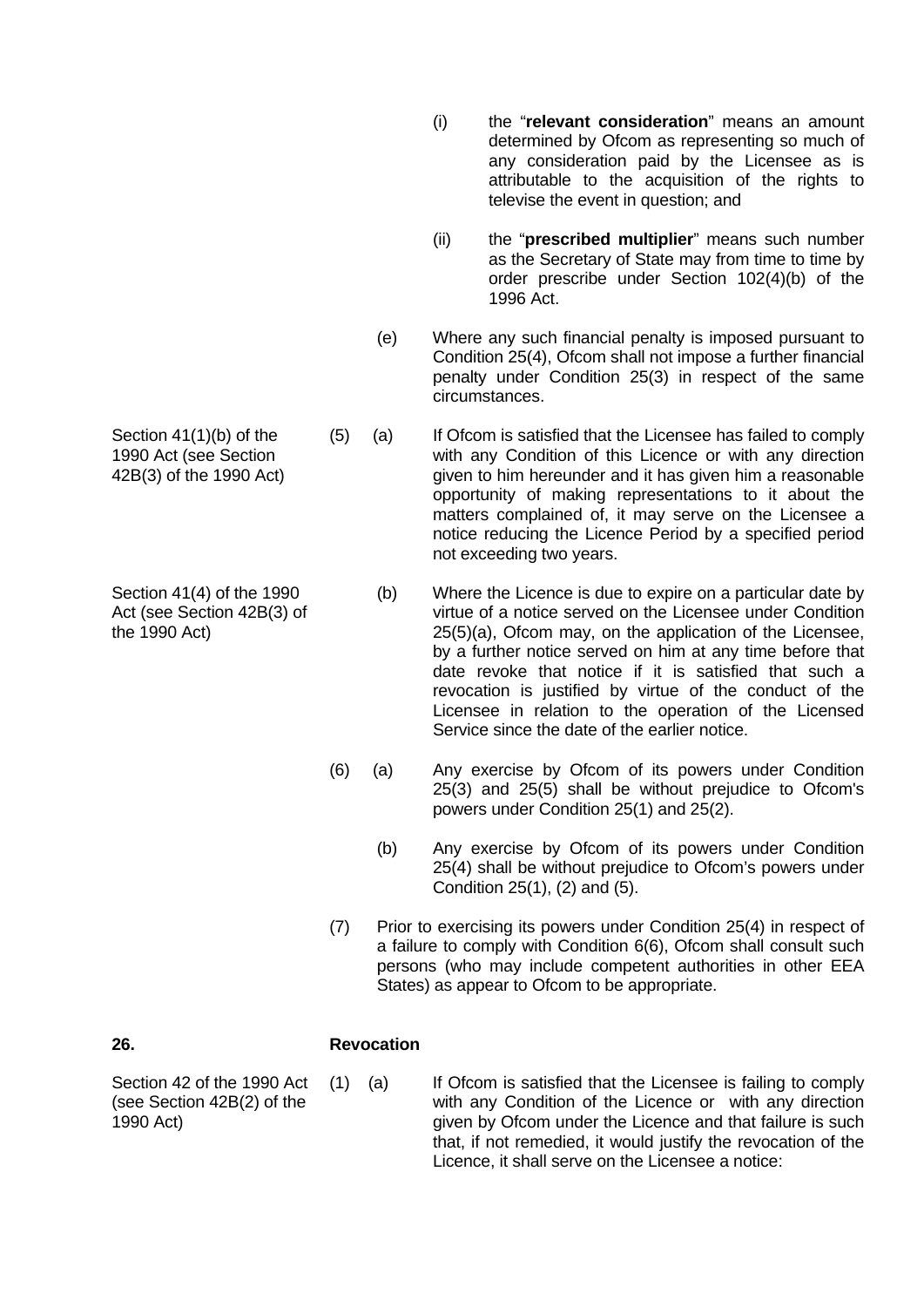- (i) stating that Ofcom is so satisfied;
- (ii) specifying the respects in which, in the opinion of Ofcom, the Licensee is failing to comply with any such Condition or direction; and
- (iii) stating that, unless the Licensee takes, within such period as is specified in the notice, such steps to remedy the failure as are so specified, Ofcom will revoke the Licence.
- (b) If at the end of the period specified in any notice served under Condition 26(1)(a) above Ofcom is satisfied that the Licensee has failed to take the steps specified in the notice and that it is necessary in the public interest to revoke the Licence, Ofcom shall serve on the Licensee a notice revoking the Licence.
- (2) Ofcom may revoke the Licence by notice in writing served on the Licensee and taking effect either from the time of service or on a date specified in the notice, in any of the following circumstances:
	- (a) if the Licensee becomes a disqualified person in relation to the Licence by virtue of Part II of Schedule 2 to the 1990 Act; or a requirement imposed by or under Schedule 14 to the Communications Act is contravened in relation to his holding of the Licence; or
	- (b) if Ofcom is satisfied that the Licensee:
		- (i) in purporting to comply with any of the Conditions of this Licence has provided information which is false in a material particular or has withheld any material information with the intention of causing Ofcom to be misled; or
		- (ii) in connection with his application for the Licence, provided Ofcom with information which was false in a material particular or withheld any material information with the intention of causing Ofcom to be misled.
	- (c) if, where the Licensee is a body, a change in the nature or characteristics of the Licensee, or any change in the persons having control over or interests in the Licensee, or any change giving rise to a disqualification under Part II of Schedule 2 to the 1990 Act or a contravention of a requirement imposed by or under Schedule 14 to the Communications Act takes place (whether before or after the Commencement Date), which change is such that, if it fell to Ofcom to determine whether to award the Licence to the Licensee in the new circumstances of the case, it would be induced by the change to refrain from awarding the Licence to the Licensee;

Section 5(1)(a), (5) and (7) of the 1990 Act

Section 4(5)(b) and 42(5)of the 1990 Act

Section 5(5) and 5(7) of the 1990 Act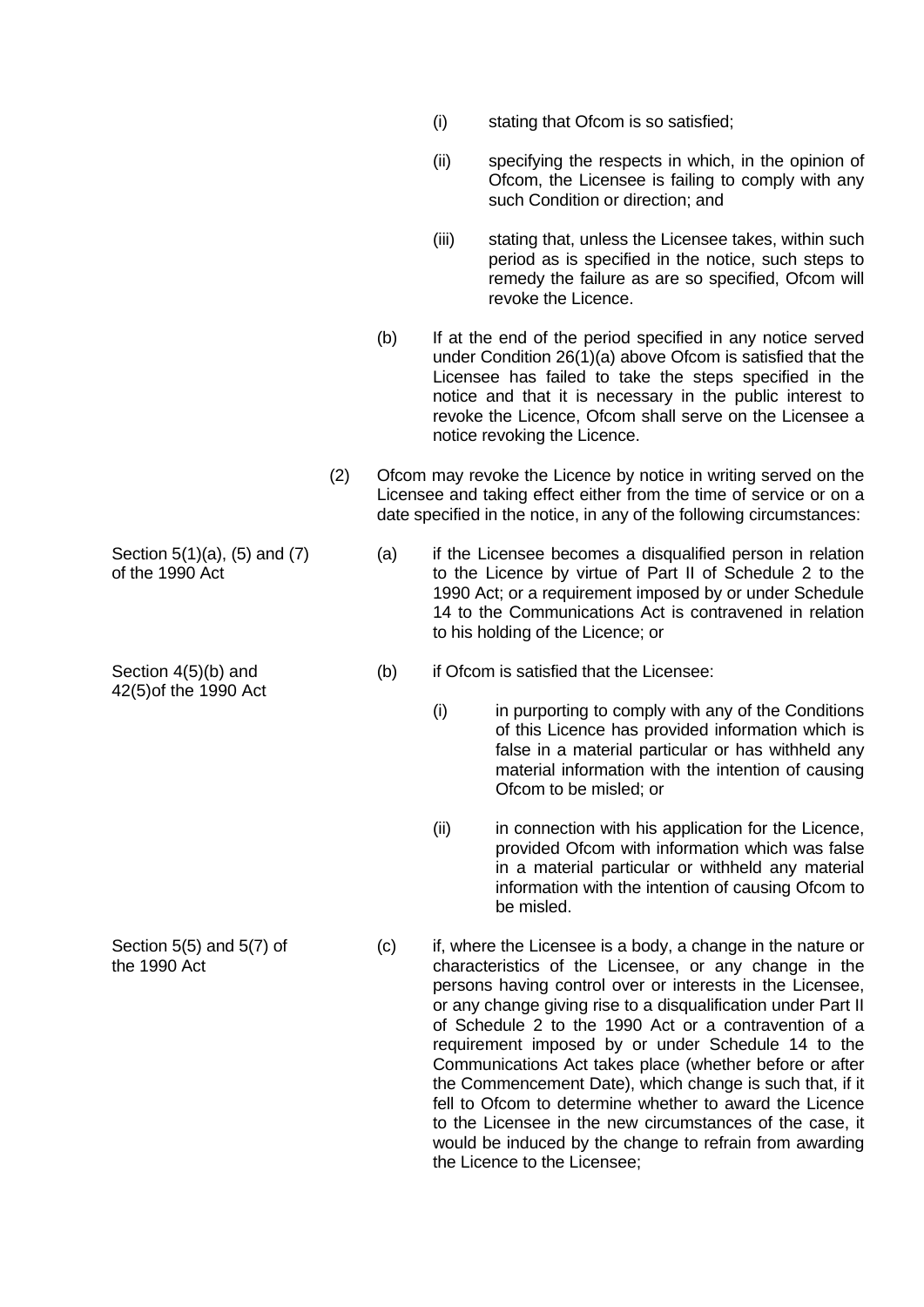Section 3(3)(b) of the 1990 Act Section 3(8) of the 1996 Act

Act

Act

Section 4(1)(d) of the 1990

- (d) if Ofcom ceases to be satisfied that the Licensee is a fit and proper person to hold the Licence;
- (e) if the Licensee provides the Licensed Service in whole or in part whilst failing to comply with any requirement to hold or have held on his behalf a licence under Section 1 of the Wireless Telegraphy Act 1949 (as amended) or if the Licensee ceases to comply with requirements applicable to the Licensed Service imposed by or under Chapter 1 of Part 2 of the Communications Act; and
- (f) if, for any reason, the service provided by the Licensee does not constitute a restricted television service for the purposes of the 1996 Act and the Communications Act;
- Section 42(4) of the 1990 (g) if the Licensee ceases to provide the Licensed Service before the end of the Licence Period and Ofcom considers that it is appropriate to revoke the Licence.
	- (h) if Ofcom shall revoke the assignment of frequency on which the Licensed Service is for the time being provided for the purpose of:
		- (i) fulfilling its functions under the enactments relating to the management of the radio spectrum as defined in Section 405(1) of the Communications Act; or
		- (ii) complying with an order under Section 156(1) of the Communications Act.

Section 42(8) of the 1990 Act (3) Ofcom shall before serving any notice revoking the Licence under Conditions 26(1) and (2), notify the Licensee of the matters constituting its grounds for revoking the Licence and give the Licensee a reasonable opportunity to make representations to it about those matters.

Section 145 of the 1996 Act (4) If the Licensee is convicted of an offence under Section 144 of the 1996 Act and the court by which the Licensee is convicted makes an order disqualifying him from holding a licence during a period specified in the order, or if the Licensee is disqualified from holding a licence pursuant to Section 145(3) of the 1996 Act in consequence of an order disqualifying an individual from holding a licence, this Licence shall be treated as being revoked with effect from the time when the order takes effect.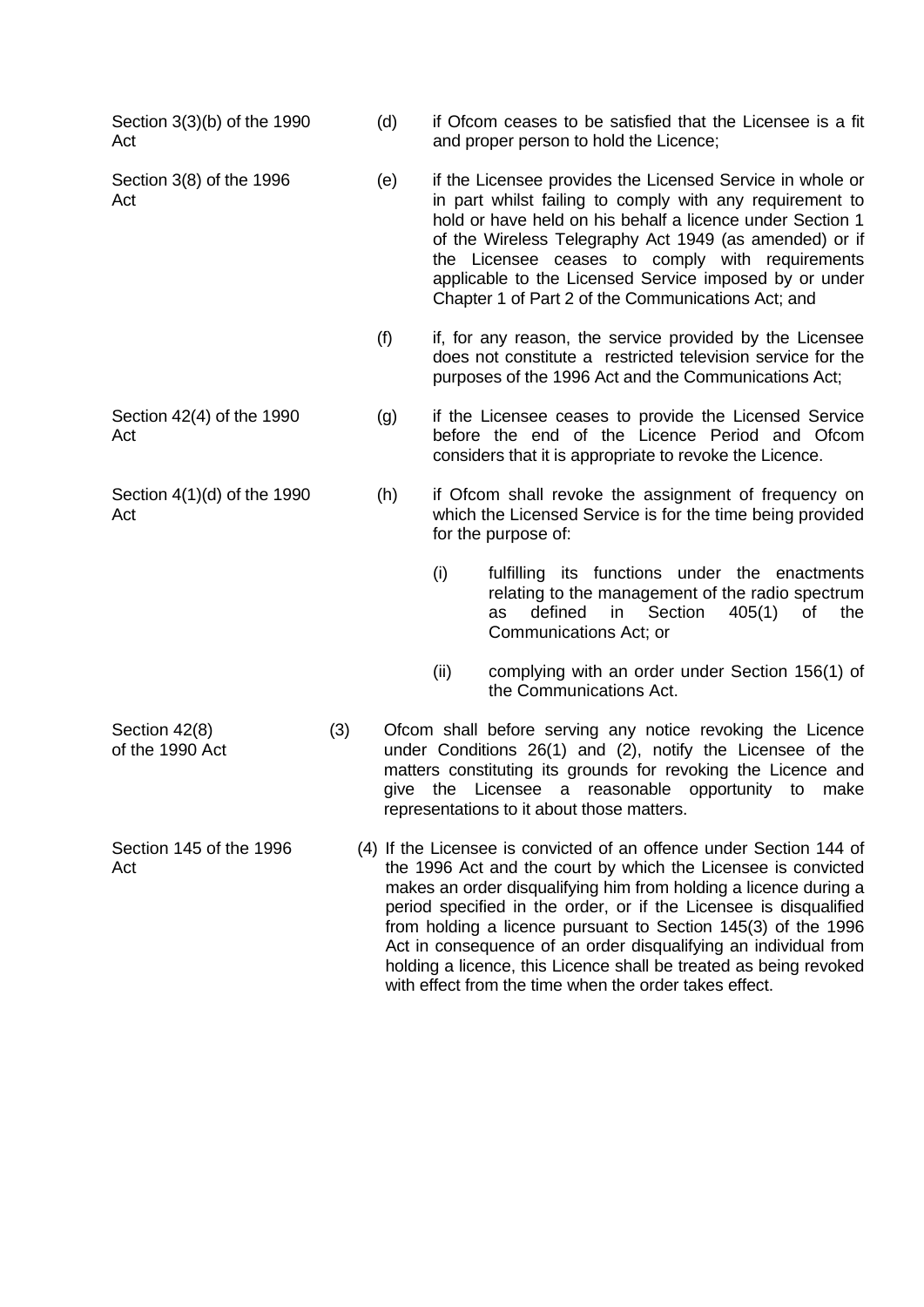**ANNEX TO LICENCE No. RTS [NUMBER]** 

**ANNEX: PART 1 THE LICENSED SERVICE** 

**[INSERT DETAILS]**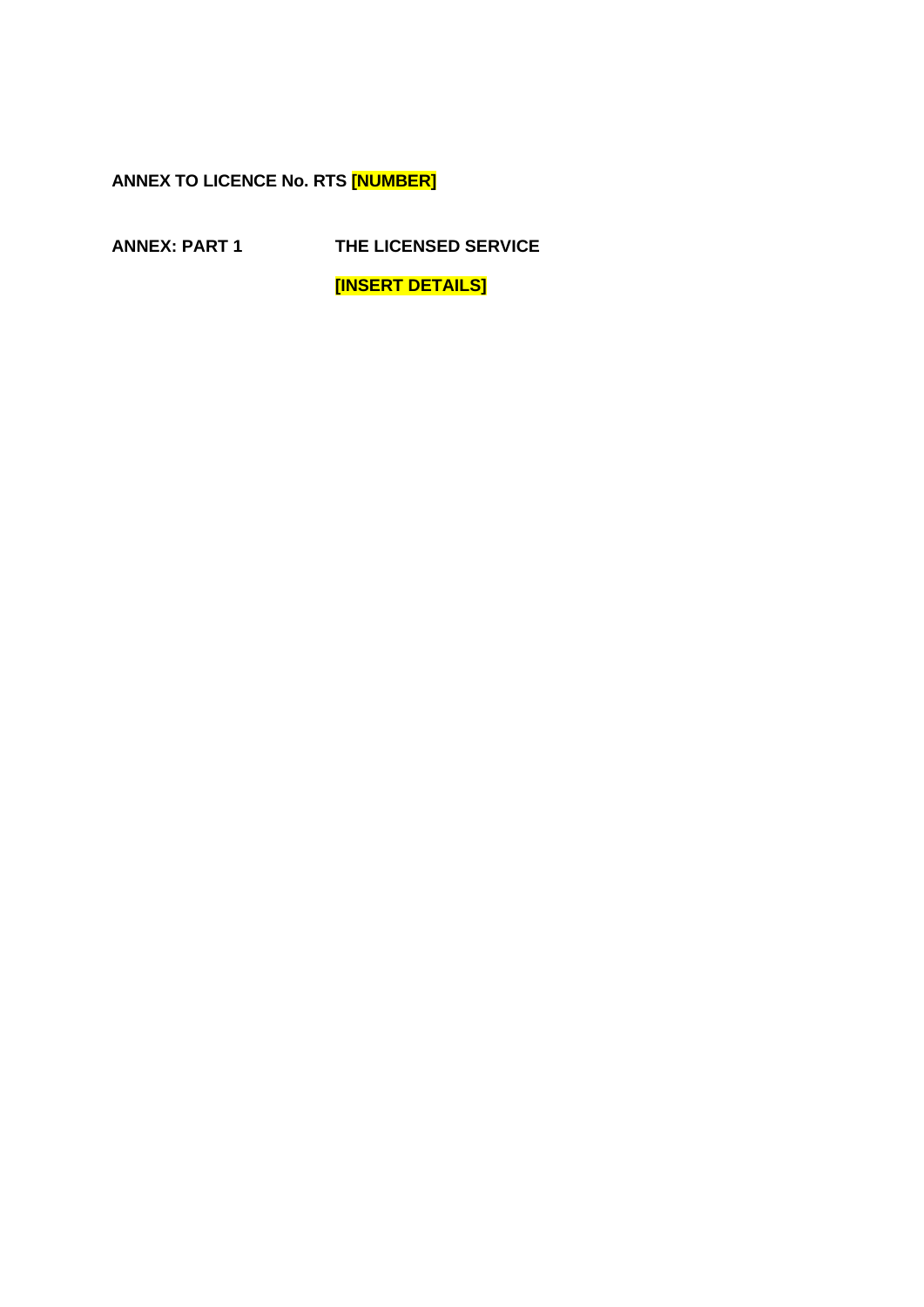# **ANNEX: PART 2 DETAILS OF BROADCASTING STATIONS AND FREQUENCIES [INSERT DETAILS]**